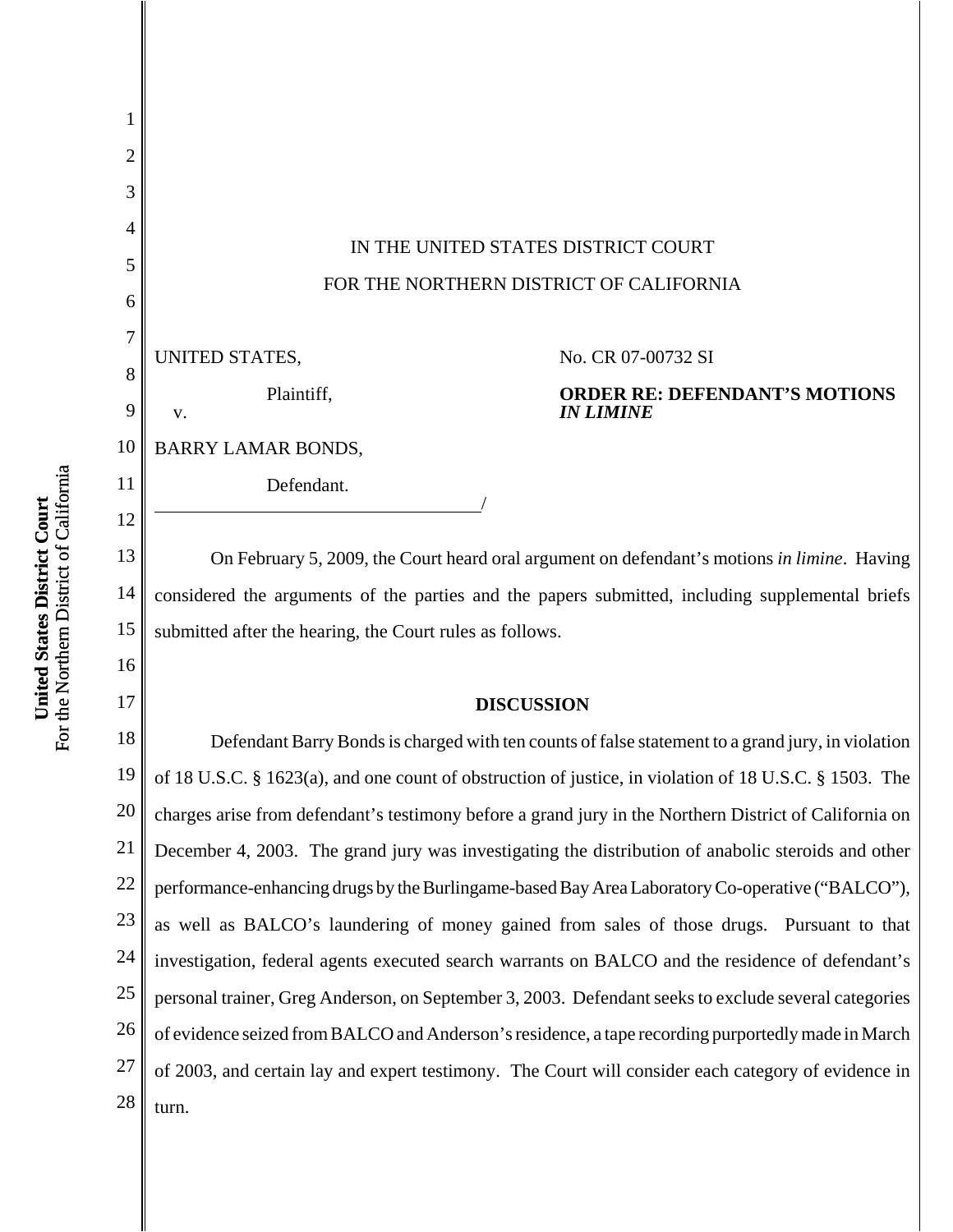1

#### **1. Lab Results from Quest Diagnostics, Inc.**

3 4 5 6 Defendant moves to exclude documents that purport to record the results of tests performed on defendant's urine by Quest Diagnostics, Inc., a laboratory. *See* Def. Mot. to Exclude, ex. C-1. The documents were seized from BALCO during the execution of the search warrant on September 3, 2003. Defendant contends that the government cannot establish that the urine samples tested by Quest came from defendant and that the results of Quest's tests are therefore irrelevant.

7 8 9 10 11 12 13 14 15 16 17 18 19 20 21 22 Only relevant evidence is admissible. *See* Fed. R. Evid. 402. Evidence other than live testimony must be authenticated as a condition precedent to a finding of relevance. *See* Fed. R. Evid. 901, 902; *see also* Christopher B. Mueller and Laird C. Kirkpatrick, *Federal Evidence* § 9:1 (2008) (hereinafter "*Federal Evidence*"). The proponent of the evidence bears of the burden of providing evidence "sufficient to support a finding that the matter in question is what its proponent claims." *Orr v. Bank of America, NT & SA*, 285 F.3d 764, 773 (9th Cir. 2002) (citing Fed. R. Evid. 901(a)). When the item is not readily identifiable – as with a blood or urine sample – authentication can be accomplished by establishing through a "chain of custody" that there is a "reasonable probability that the evidence has not been altered in any material aspect since the time of the crime" and that the evidence is relevant. *United States v. Brewer*, 630 F.2d 795, 802 (10th Cir. 1980). "[A] defect in the chain of custody goes to the weight, not the admissibility, of the evidence introduced." *United States v. Matta-Ballesteros*, 71 F.3d 754, 769 (9th Cir. 1995). The existence of "[s]erious gaps in the chain or suspicious discrepancies in the records, descriptions, or quantum or nature of the material," however, "may raise enough doubt to require exclusion." *Federal Evidence* § 9:10; *see, e.g.*, *United States v. Ladd*, 885 F.2d 954, 957 (1st Cir. 1989) (lab results excluded when government failed to explain discrepancy in numbering of specimen samples).

23 24 25 Testimony by a witness or witnesses that blood or urine samples were taken from defendant and delivered to BALCO for testing by Quest would supply the minimal foundation for authentication. The government contends that if Anderson testified at trial, his testimony would be that he took the samples

For the Northern District of California For the Northern District of California United States District Court **United States District Court**

26

27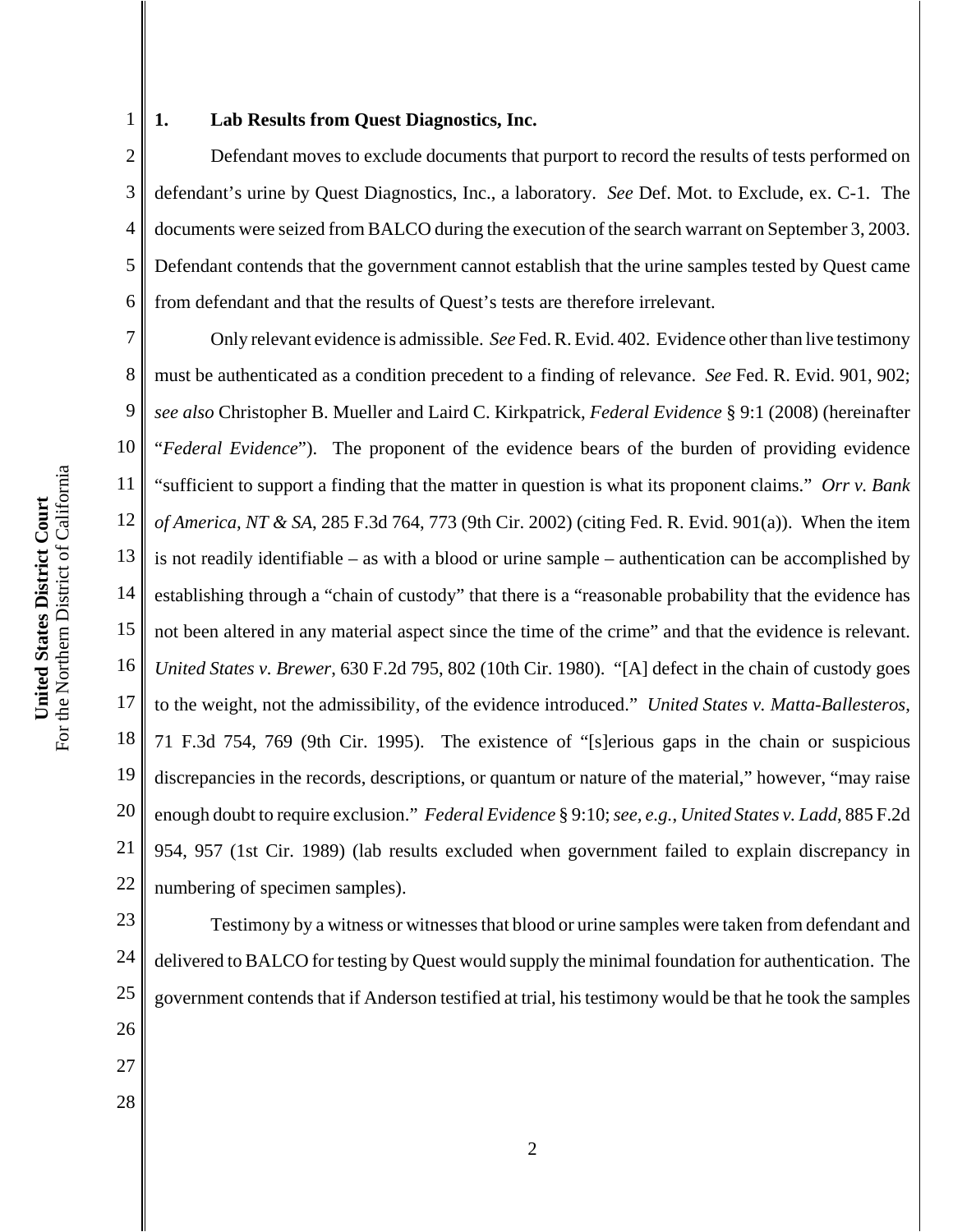1 2 from defendant and gave them to BALCO employee James Valente.<sup>1</sup> This testimony, in turn, would prove that the urine samples came from defendant, making the test results relevant to this action.

The government anticipates, however, that Anderson may refuse to testify. $2$  If Anderson does not testify, the government must find some other means of establishing that the samples came from defendant.<sup>3</sup> The government proposes to do so through Valente's testimony that each time Anderson gave him the samples, he said something to the effect of "this is from Bonds."4 These out of court statements offered for their truth are, of course, hearsay. The government seeks to admit Anderson's hearsay statements through one of several exceptions to the evidentiary bar on hearsay. The Court will consider each in turn.

10

11

3

4

5

6

7

8

9

#### **A. Statements against penal interest**

12 13 14 15 16 17 18 The government argues that Anderson's statements to Valente identifying the source of the samples are admissible as statements against penal interest under Federal Rule of Evidence 804(b)(3). For a statement against interest to be admissible under  $804(b)(3)$ , the proponent must show that: (1) the declarant is unavailable as a witness; (2) at the time the statement was made, it was "so far contrary to the declarant's pecuniary or proprietary interest, or so far tended to subject the declarant to civil or criminal liability . . . that a reasonable person in the declarant's position would not have made the statement unless believing it to be true." *See* Fed. R. Evid. 804(b)(3). "Whether a statement is in fact

<sup>21</sup>  $<sup>1</sup>$  The government evidently assumes that this would be Anderson's testimony. No evidence has</sup> been presented that Anderson previously made such representations to the government or to anyone else.

<sup>22</sup> 23  $2$  After being ordered to do so, Anderson refused to testify at the grand jury proceeding which led to defendant's current indictment. Anderson was held in civil contempt of court and imprisoned for the balance of the grand jury's term, a period of over 12 months.

<sup>24</sup> 25 26  $3$  The government also seeks to introduce defendant's grand jury testimony that he gave samples of his urine to Anderson for testing at BALCO. This testimony does not help the government because it does not establish that the particular samples that are the subject of the Quest records were among those that defendant gave to Anderson.

<sup>27</sup> 28 <sup>4</sup> Valente's grand jury testimony makes clear that he did not have personal knowledge of the source of the samples. He told the grand jury that "there was no chain of custody on the urine." *See* Def. Reply, ex. A, Tr. 54:18-19. He also testified that he knew the samples were defendant's urine "'Cause Greg gave it to me and told me." *See id.* Tr. 55:11.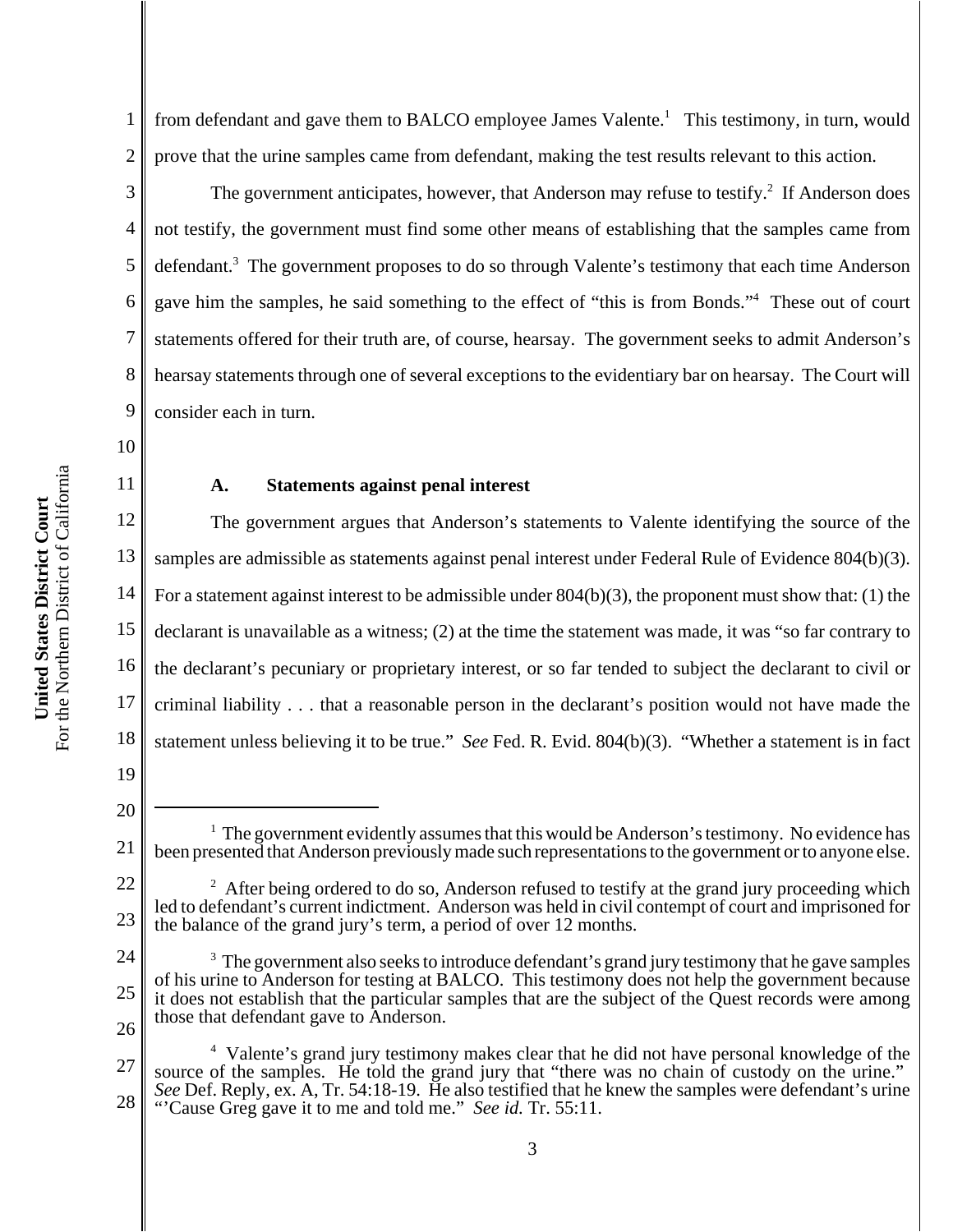1 2 against interest must be determined from the circumstances of each case." *Williamson v. United States*, 512 U.S. 594, 604 (1994).

3 4 5 6 7 8 9 The first requirement will be met if Anderson refuses to testify at trial. *See* Fed. R. Evid.  $804(a)(2)$ . As for the second requirement, the parties dispute what it means for a statement to be contrary to the declarant's penal interest. According to defendant, the statement must be a confession made to law enforcement or an open admission of guilt that the declarant knows at the time of the utterance will be used against him in a criminal proceeding. The government urges a broader reading of the rule – according to the government, the statement need only "tend to" subject the declarant to liability.

10 11 12 13 14 15 16 17 The Court agrees with the government that the Ninth Circuit requires a broad reading of Rule 804(b)(3). *United States v. Paguio*, 114 F.3d 928, 933 (9th Cir. 1997) ("The word 'tending' broadens the phrase, so that the statement need not be a plain confession making the difference between guilty and not guilty.") (citing *United States v. Slaughter*, 891 F.2d 691, 698 (9th Cir. 1989)). The logic of Rule  $804(b)(3)$  – that a reasonable person would not falsely subject himself to criminal liability – also requires, however, that the statements "in a real and tangible way[] subject the declarant to criminal liability. A showing that the statements solidly inculpate the declarant is required." *United States v. Monaco*, 735 F.2d 1173, 1176 (9th Cir. 1984) (internal citations omitted).

18 19 20 21 22 23 24 25 26 It is not evident to the Court how Anderson would have subjected himself to criminal liability by saying, "This sample is from Bonds." The government argues that Anderson's statement is tantamount to an admission that he was attempting to determine whether steroids were detectable in the urine and that he knew this activity would have subjected him to criminal liability because he subsequently pleaded guilty to "a criminal offense related to his steroid dealings" at BALCO. Gov't Opp., at 34. This attenuated theory of liability will not do. The statements in question did not tend to inculpate Anderson because there is nothing criminal about submitting a urine or blood sample for analysis at a laboratory. Anderson pleaded guilty to money laundering and conspiring to distribute and possess with intent to distribute anabolic steroids.<sup>5</sup> His admissions that he distributed illegal drugs and

- 27
- 28

*See U. S. v. Conte, et al.*, CR 04-0044. Valente pleaded guilty only to conspiracy.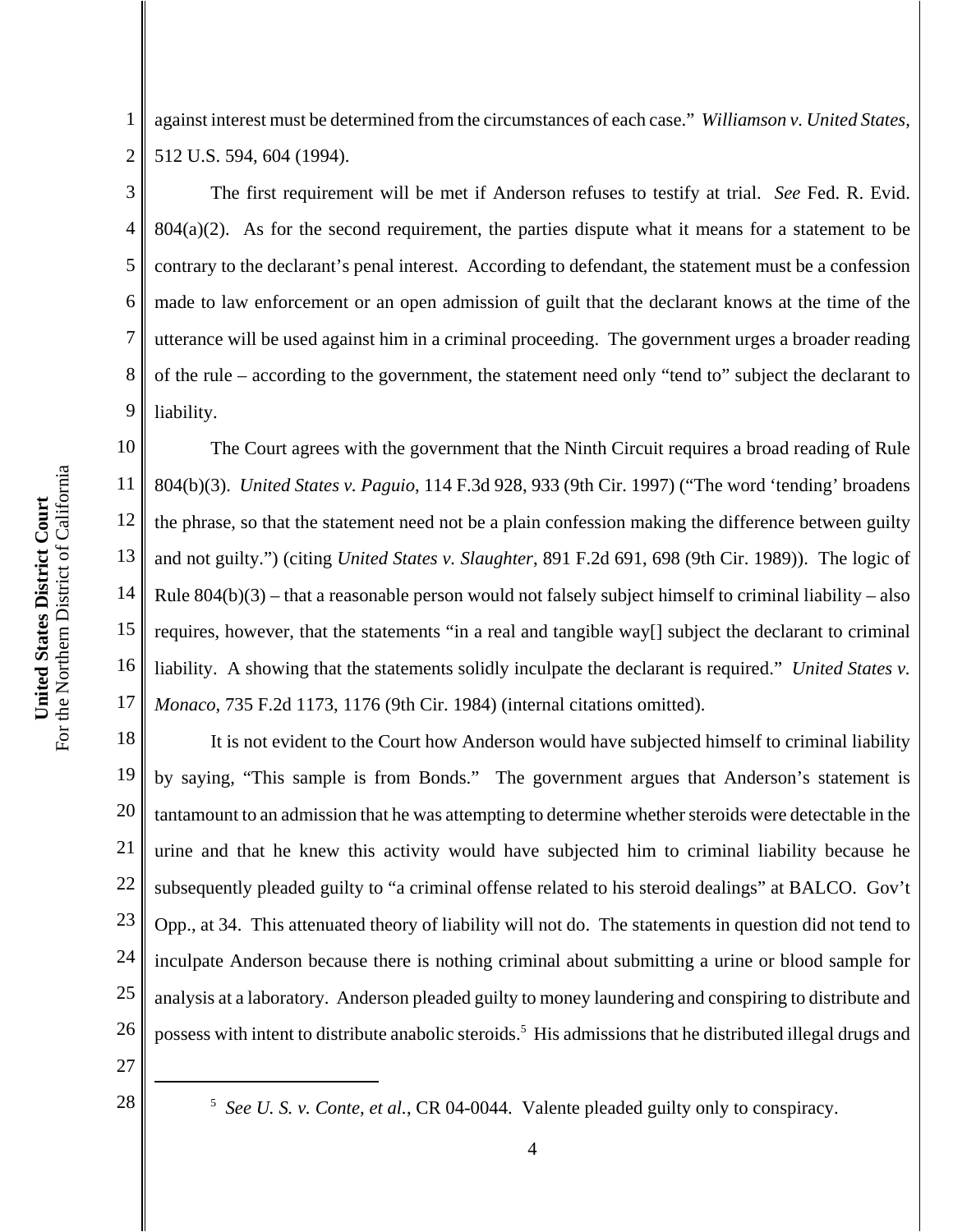1 2 3 laundered money do not prove that he ever believed that it was against his penal interest to admit that he submitted defendant's urine samples to BALCO for testing. The Court finds that Anderson's statements are not admissible under Rule 804(b)(3).

**B. Co-conspirator statements**

10 The government argues that Anderson's statements to Valente are admissible as co-conspirator statements under Federal Rule of Evidence 801(d)(2)(E). Statements "by a coconspirator of a party during the course and in furtherance of the conspiracy" are admissible if offered against a party. *See* Fed. R. Evid. 801(d)(2)(E). The proponent of the evidence must show: (1) that the declaration was in furtherance of the conspiracy; (2) that the declaration was made during the course of the conspiracy; and (3) that there is independent proof of the existence of the conspiracy and of the connection of the declarant and the defendant with it. *See United States v. Perez*, 658 F.2d 654, 659 (9th Cir. 1981). "[T]o be 'in furtherance' the statements must further the common objectives of the conspiracy or set in motion transactions that are an integral part of the conspiracy." *United States v. Yarbrough*, 852 F.2d 1522, 1535 (9th Cir. 1988) (citation omitted).

16 17 18 19 20 21 22 23 24 25 26 27 28 The government claims that Anderson and Valente were engaged in a conspiracy to "defraud the United States through illicit distribution of misbranded drugs," *see* Gov't Opp. at 25, and that Anderson identified defendant's samples to Valente in furtherance of that conspiracy. This theory fails for at least two reasons. First, as discussed above, Valente and Anderson admitted to conspiring to distribute anabolic steroids. Their guilty pleas do not establish that Anderson gave defendant's urine samples to Valente in furtherance of their drug distribution conspiracy. Second, even if Anderson's statements identifying the urine samples did further the distribution conspiracy, neither Valente nor Anderson is a party to this case. The government asserts that defendant was a co-conspirator because he submitted samples for testing in order to help BALCO employees create undetectable drugs. The government has offered no proof, however, of defendant's purpose in submitting the samples that Anderson identified for Valente. The government therefore has not established that defendant acted with an intent to further the conspiracy when he gave samples of his urine to Anderson. Accordingly, Anderson's statements are not admissible under Rule 801(d)(2)(E).

4

5

6

7

8

9

11

12

13

14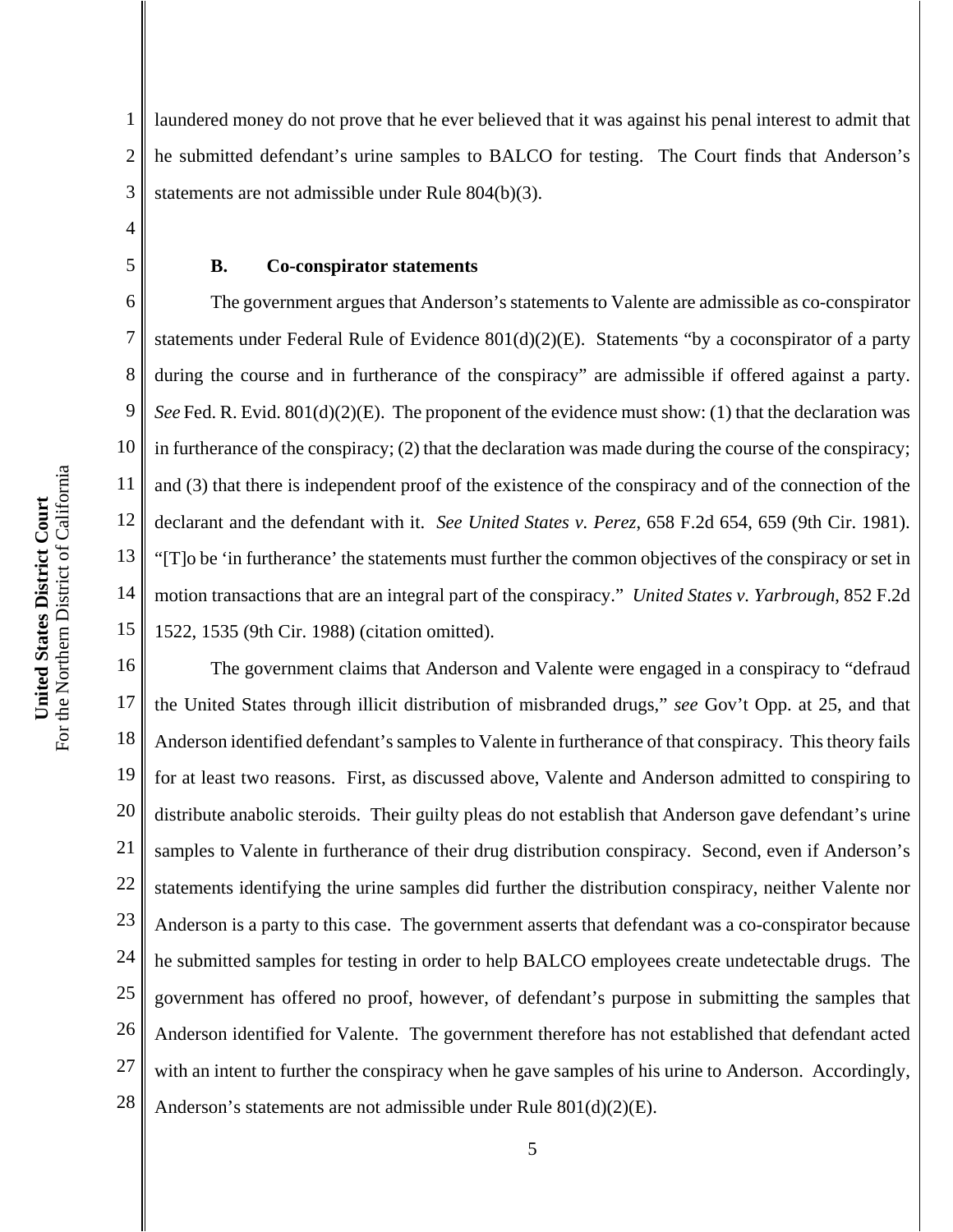#### **C. Residual exception**

2 3 4 5 6 7 8 9 10 Under Federal Rule of Evidence 807, a hearsay statement is admissible if (1) it has "circumstantial guarantees of trustworthiness," that are "equivalent" to those in Rules 803 or 804, (2) is offered as evidence of a material fact, (3) is more probative on the point for which it is offered than any other evidence which the proponent can procure through reasonable efforts, (4) the general purposes of the Rules of Evidence and the interests of justice will best be served by admission of the statement into evidence, and (5) the adverse party is notified sufficiently in advance of the trial to have a fair opportunity to prepare. Fed. R. Evid. 807. This rule is not to be used as a "broad hearsay exception, but rather is to be used rarely and in exceptional circumstances." *Fong v. American Airlines, Inc.*, 626 F.2d 759, 763 (9th Cir. 1980).

11 12 13 14 15 16 17 18 According to the government, Anderson's statements are admissible under Rule 807. The government maintains that if Anderson refuses to testify, the Court will be presented with "exactly the type of scenario that the residual exception was intended to remedy." Gov't Opp., at 35. It is difficult to see how Anderson's anticipated refusal to testify represents an "exceptional" circumstance – the Rules of Evidence provide for precisely the circumstances now before the Court. Rule 804 governs situations when a witness is "unavailable" to testify and provides that one such scenario occurs when the declarant "persists in refusing to testify concerning the subject matter of the declarant's statement despite an order of the court to do so." Fed. R. Evid.  $804(a)(2)$ .

19 20 21 In addition, in all of the cases relied on by the government, there were far greater guarantees of trustworthiness than are present in this case.<sup>6</sup> Here, Valente testified before the grand jury that on at least one occasion, he mislabeled a sample. *See* Def. Reply, at ex. A, Tr. 120:1-11.7 In addition, letters

22

1

23 24 25 26 6 *See United States v. Sanchez-Lima*, 161 F.3d 545, 548-59 (9th Cir. 1998) (statements were videotaped and made under oath and the adverse party had an opportunity to cross examine the declarants when the statements were made); *United States v. Valdez-Soto*, 31 F.3d 1467, 1472 (9th Cir. 1994) (declarant testified at trial); *United States v. Bachsian*, 4 F.3d 796, 799 (9th Cir. 1993) (shipping records regularly relied on by U.S. Customs); *United States v. Friedman*, 593 F.2d 109, 119 (9th Cir. 1979) (Chilean official's summary of official immigration records trustworthy because it recorded dates of entry and exit and involved no statements of a testimonial nature).

27

- 28
- 7 Valente's testimony was as follows:

A. Yeah, he just asked. He said, "Do me a favor. Can you switch my name for Barry's" and I said, "If that's what you want to do" and he said, "Yeah," and I said, "Okay."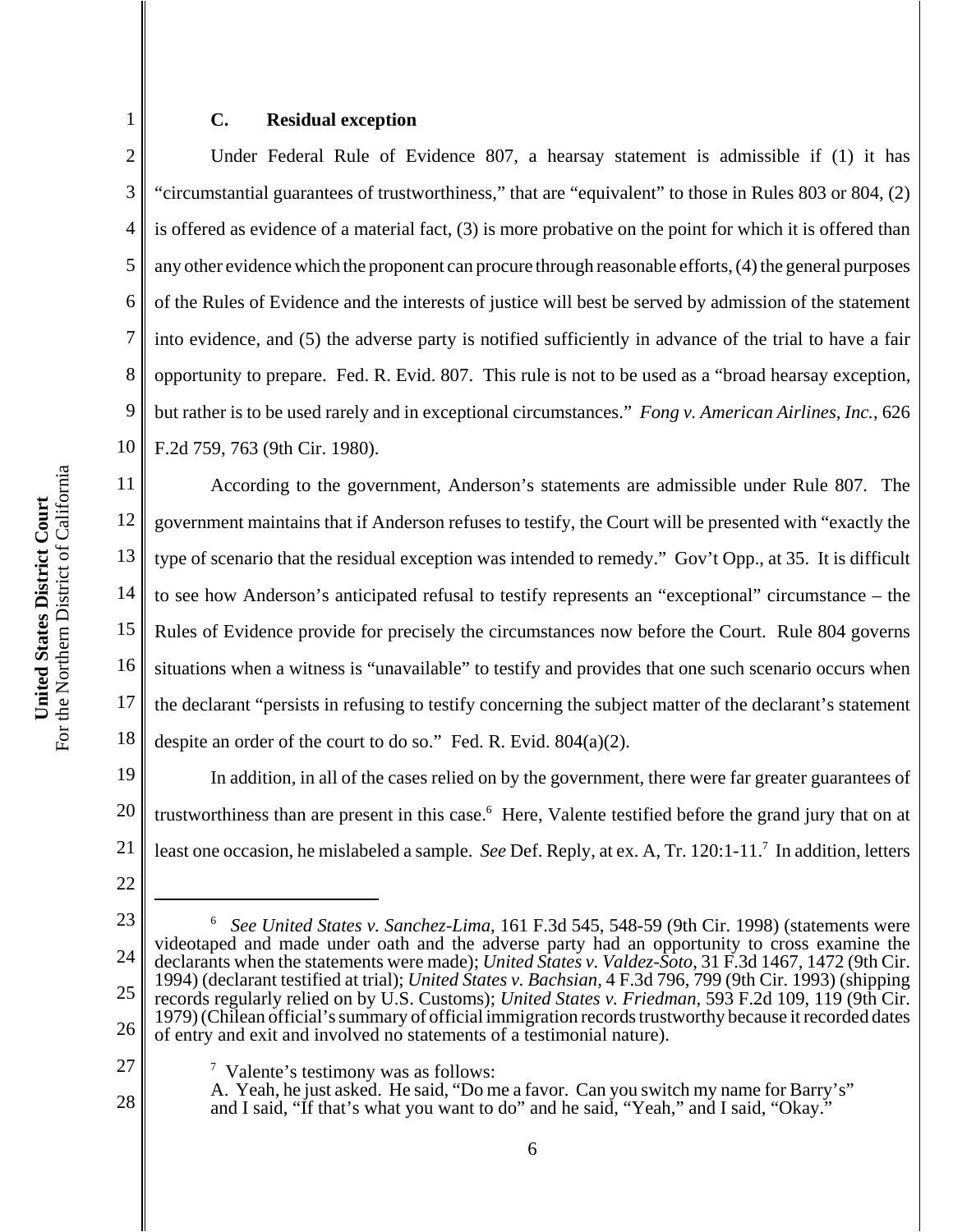1 2 3 4 5 6 from Valente to Quest state that multiple samples attributed to defendant were requested by a "Dr. Goldman." *See* Def. Reply, at ex. B. Valente testified to the grand jury, however, that he never he never heard or saw Dr. Goldman, the medical director of BALCO, consult with defendant. *See id.* at ex A, Tr. 104:10-18. In light of this evidence that on occasion BALCO employees tampered with the labels of samples, the Court cannot find that the requisite guarantees of trustworthiness are present in this case. The statements are not therefore admissible under Rule 807.

7 8

#### **D. Speaking agent and agent-servant statements**

9 10 11 12 At oral argument, the government proposed two new theories of admissibility for Anderson's statements identifying the urine samples: statements authorized by a party (Rule  $801(d)(2)(C)$ ) and statements of an agent (Rule  $801(d)(2)(D)$ ). The Court permitted the parties to submit additional briefing on the applicability of these rules.

13 14 15 16 17 18 19 20 21 22 23 24 Under Federal Rule of Evidence  $801(d)(2)(C)$ , a statement is not hearsay if it is offered against a party and is "a statement by a person authorized by the party to make a statement concerning the subject." *See* Fed. R. Evid. 801(d)(2). "Merely hiring someone to do some task does not impart authority to speak" although speaking authority may exist because of the nature of the relationship and the task the speaker is to perform, as in the case of attorneys, brokers and sales personnel, and persons who are given managerial or supervisory responsibilities. *See Federal Evidence* § 8:50. The government must establish the preliminary questions of admissibility under Rule 801(d)(2) by a preponderance of the evidence. *See Bourjaily v. United States*, 483 U.S. 171, 176 (1987) ("when the preliminary facts relevant to Rule  $801(d)(2)(E)$  are disputed, the offering party must prove them by a preponderance of the evidence"); *see also* Fed. R. Evid. 801(d)(2)(C) advisory committee's note, 1997 Amendment (extending reasoning of *Bourjaily* to statements offered under subdivisions (C) and (D) of Rule 801(d)(2)).

25

26

27

Q. And – and just so we're clear. I guess what you said earlier, was there a concern stated by Mr. Anderson that Mr. Bonds wanted some privacy or was concerned about it for some reason?

A. Yes. He just said – he said Barry wanted, you know, some privacy, so he didn't want his name on it.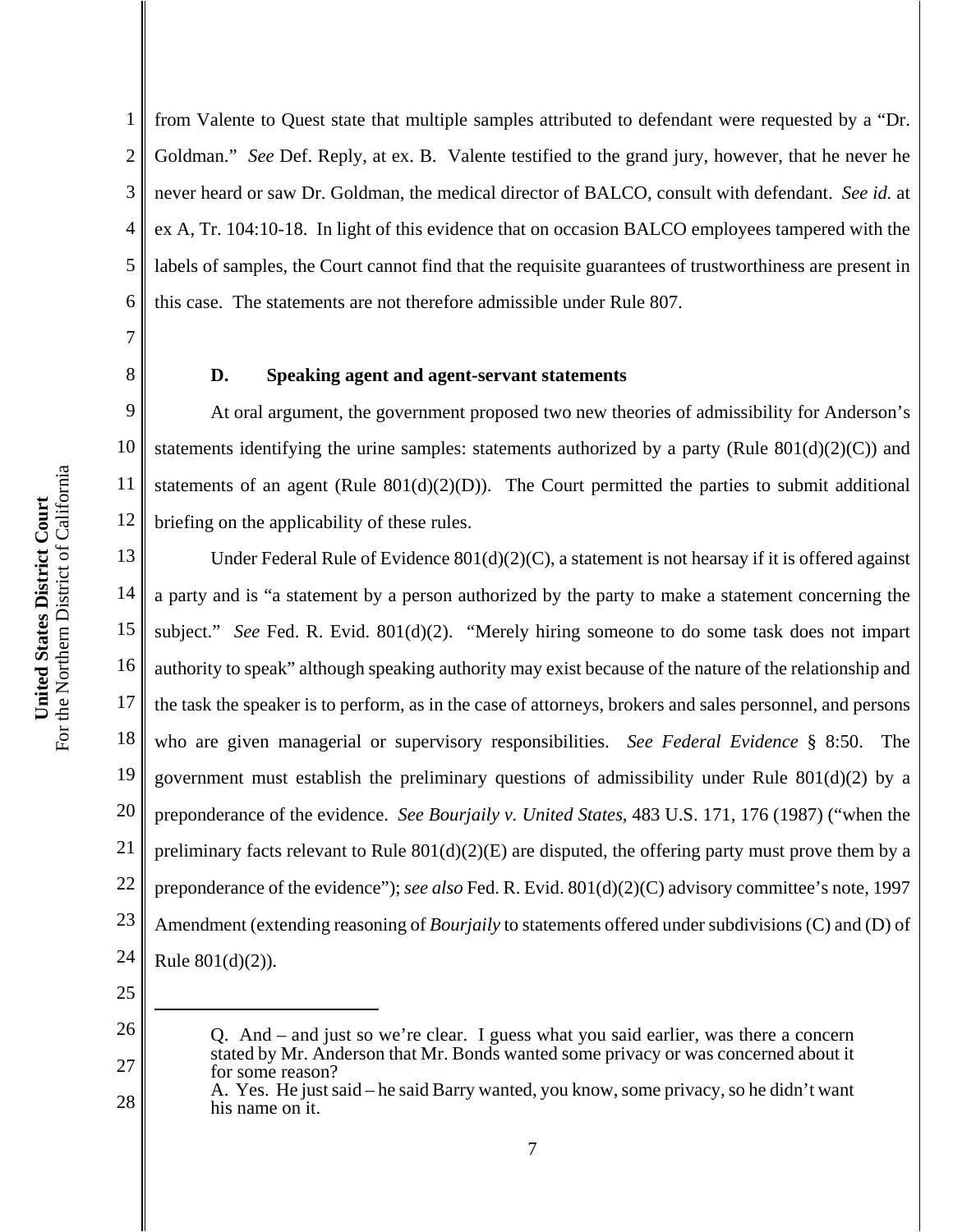The government contends that the nature of the task Anderson was required to perform – the delivery of defendant's samples to BALCO – implicitly conferred on Anderson the authority to identify the source of those samples. In support of this theory, the government offers defendant's grand jury testimony that Anderson asked defendant to provide blood or urine samples for testing in 2000 or 2001, and that from 2000 or 2001 until the time of defendant's testimony, defendant provided "five or six" blood samples and "maybe four" urine samples. *See* Gov't Supp. Opp., at ex. B, Tr. 76:24; 18:12-24. Each time he was asked how many samples he provided, defendant began his response by saying "Oh, I can't recall" or "I don't know." *See id.* 

9 10 11 12 13 14 15 16 17 18 19 20 21 22 This testimony does not establish by a preponderance of the evidence that Anderson was authorized to say "This sample comes from Barry Bonds" each time he gave a sample to BALCO. First, defendant's testimony establishes that he provided the samples in response to a request from Anderson, not that defendant hired Anderson to perform this task. Second, defendant's equivocal answers about the number of samples he gave Anderson are not sufficiently certain to establish that Anderson had authority to speak with regard to the particular samples at issue here. Finally, the rationale for Rule 801(d)(2)(C) simply does not apply here. If a party authorizes a declarant to speak on his behalf and the declarant makes an admission, Rule  $801(d)(2)(C)$  provides a mechanism for that admission to be used against the party. Trainers, unlike lawyers, brokers, sales personnel, and those with supervisory responsibilities, are not generally authorized to speak for principals. In addition, Anderson's statement identifying the source of the samples is not an "admission" of the type contemplated by Rule  $801(d)(2)(C)$  because, as discussed above, the government has not established that it was against Anderson's interest to identify the samples for Valente. Anderson's statements are therefore not admissible under Rule 801(d)(2)(C).

23 24 25 26 27 28 Federal Rule of Evidence 801(d)(2)(D) provides that "a statement by the party's agent or servant concerning a matter within the scope of the agency or employment, made during the existence of the relationship" is admissible if offered against the party. *See* Fed. R. Evid. 801(d)(2). The Rule provides a hearsay exception for statements by employees or agents. *See Federal Evidence* § 8:53. In the Ninth Circuit, independent contractors do not qualify as agents for the purposes of Rule 801(d)(2)(D). *See Merrick v. Farmers Ins. Group*, 892 F.2d 1434, 1440 (9th Cir. 1990).

1

2

3

4

5

6

7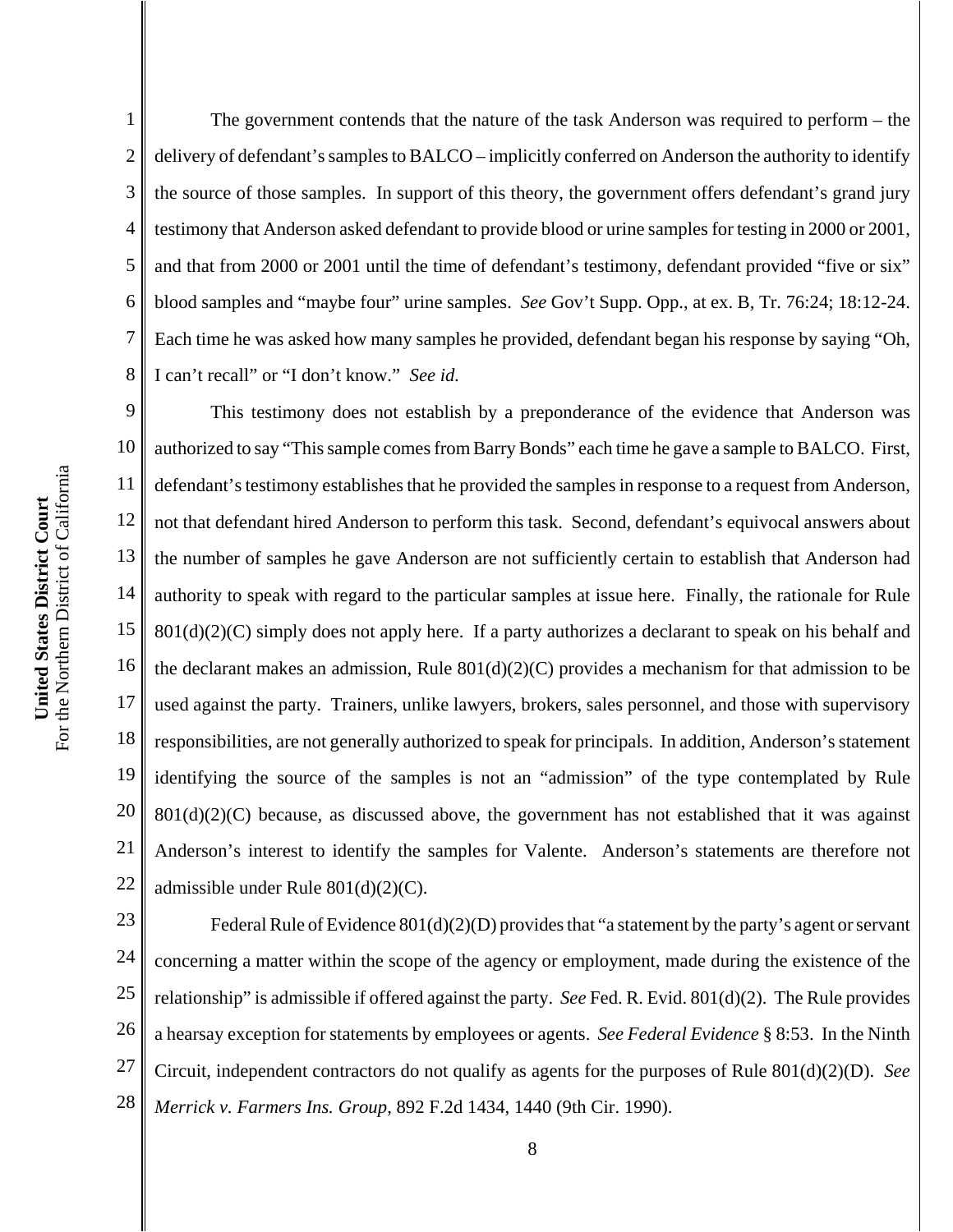8

9

11

12

13

14

15

1 2 3 4 5 6 Although it appears to be undisputed that Anderson was defendant's trainer, the government has not cited any evidence of the nature of their relationship. For example, it is not evident that defendant even paid Anderson, much less whether Anderson was an employee rather than an independent contractor.<sup>8</sup> Accordingly, the government has not established by a preponderance of the evidence that Anderson was defendant's agent or that the task of identifying defendant's samples was within the scope of Anderson's agency. Anderson's statements are therefore not admissible under Rule  $801(d)(2)(D)$ .

10 Having determined that Anderson's hearsay statements to Valente do not qualify for any of the hearsay exceptions proposed by the government, the Court concludes that if Anderson does not testify at trial, these statements are inadmissible. This ruling leaves the government without evidence that the information in the Quest records pertains to urine samples that came from defendant. Under these circumstance, this is not a case in which the chain of custody has a few "rusty" links. *See Ladd*, 885 F.2d at 957.Rather, crucial pieces of the chain are missing altogether. Accordingly, if Anderson continues to refuse to testify, defendant's motion is GRANTED with respect to the records from Quest.

#### **2. BALCO Log Sheets**

16 17 18 19 20 21 22 23 24 Defendant seeks to exclude documents that the government describes as log sheets that Valente created to record the receipt of urine samples tested at BALCO, the assignment of identification numbers to samples, and the results of analyses performed on each sample by outside labs. *See* Def. Mot, ex. C.2.b. The government's proffer is that Valente will testify that he recorded certain samples as being defendant's urine based on Anderson's statement that the samples were from defendant. Gov't Opp., at 31. Accordingly, even if these documents qualify as business records, they are not relevant because the government cannot link the samples to defendant without Anderson's testimony. If Anderson does not testify at trial, defendant's motion to exclude entries in the log sheets that are based on Anderson's hearsay statements is GRANTED.

- 25
- 26 27

<sup>28</sup> <sup>8</sup> Defendant testified to the grand jury that he did not pay Anderson but gave him a \$3,000 ring as a gift. Def. Supp. Reply, ex. A,  $Tr. 135:9-13$ .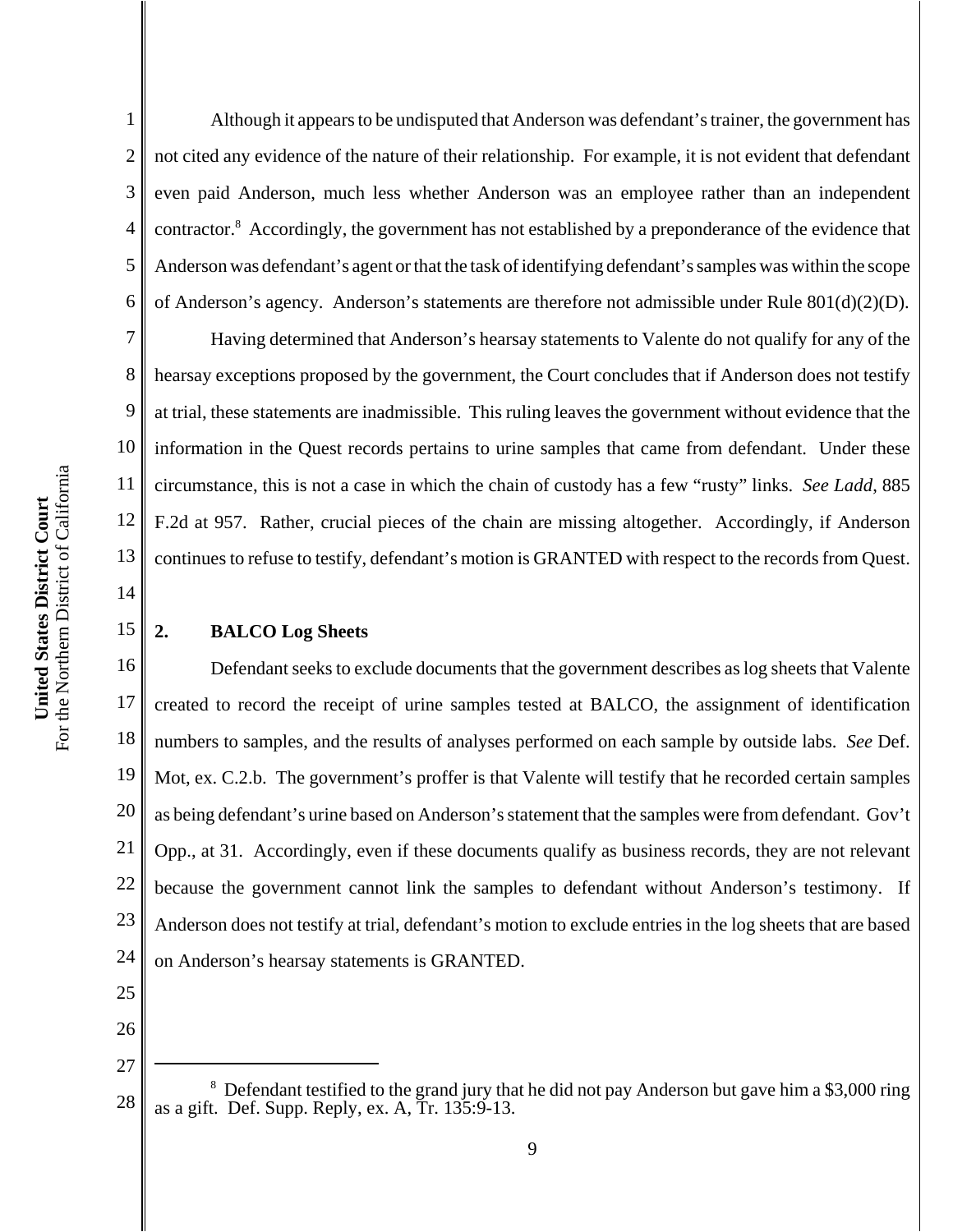3

5

1

#### **3. Lab Results from LabOne and Specialty Laboratories**

4 6 Defendant moves to exclude documents that purport to record the results of tests performed on defendant's blood by LabOne and Specialty laboratories. *See* Def. Mot. to Exclude, ex. C-1. As with the urine samples discussed above, defendant contends that the government cannot establish that the blood samples tested by LabOne and Specialty came from defendant and that the results of the labs' tests are therefore irrelevant.

7 8 9 10 11 12 13 14 15 The government seeks to authenticate the LabOne and Specialty records through the testimony of a Dr. Ting. According to the government, Dr. Ting will testify that he drew defendant's blood and gave the samples to Anderson. Dr. Ting will also testify that BALCO gave the samples to LabOne and Specialty. The government does not, however, explain the basis for Dr. Ting's testimony about how BALCO's records came to contain information identifying the blood samples as coming from defendant. Without admissible evidence of this link, the foregoing discussion establishes that the lab results are not relevant. If the government cannot lay foundation establishing that the BALCO records pertained to blood samples taken from defendant, defendant's motion to exclude the records of LabOne and Specialty is GRANTED.

- 16
- 17

18

**4. Calendars Seized from the Residence of Greg Anderson**

#### **A. Calendars purportedly pertaining to defendant**

19 20 21 22 23 24 Defendant seeks to exclude calendars seized on September 3, 2003 from the residence of Greg Anderson. The government describes the documents as "doping calendars" and contends that Anderson distributed steroids to defendant consistent with the notations on the calendars. The documents are offered for the truth of the matter asserted – that defendant did receive drugs from Anderson on the dates noted in the calendars – and are therefore hearsay. The government seeks to admit the calendars through several exceptions to the evidentiary bar on hearsay. The Court will consider each exception in turn.

- 25
- 26

### **i. Business records**

27 28 The business records exception, Federal Rule of Evidence 803(6), exempts from exclusion documents that are (1) prepared at or near the time of the event recorded, (2) in the regular course of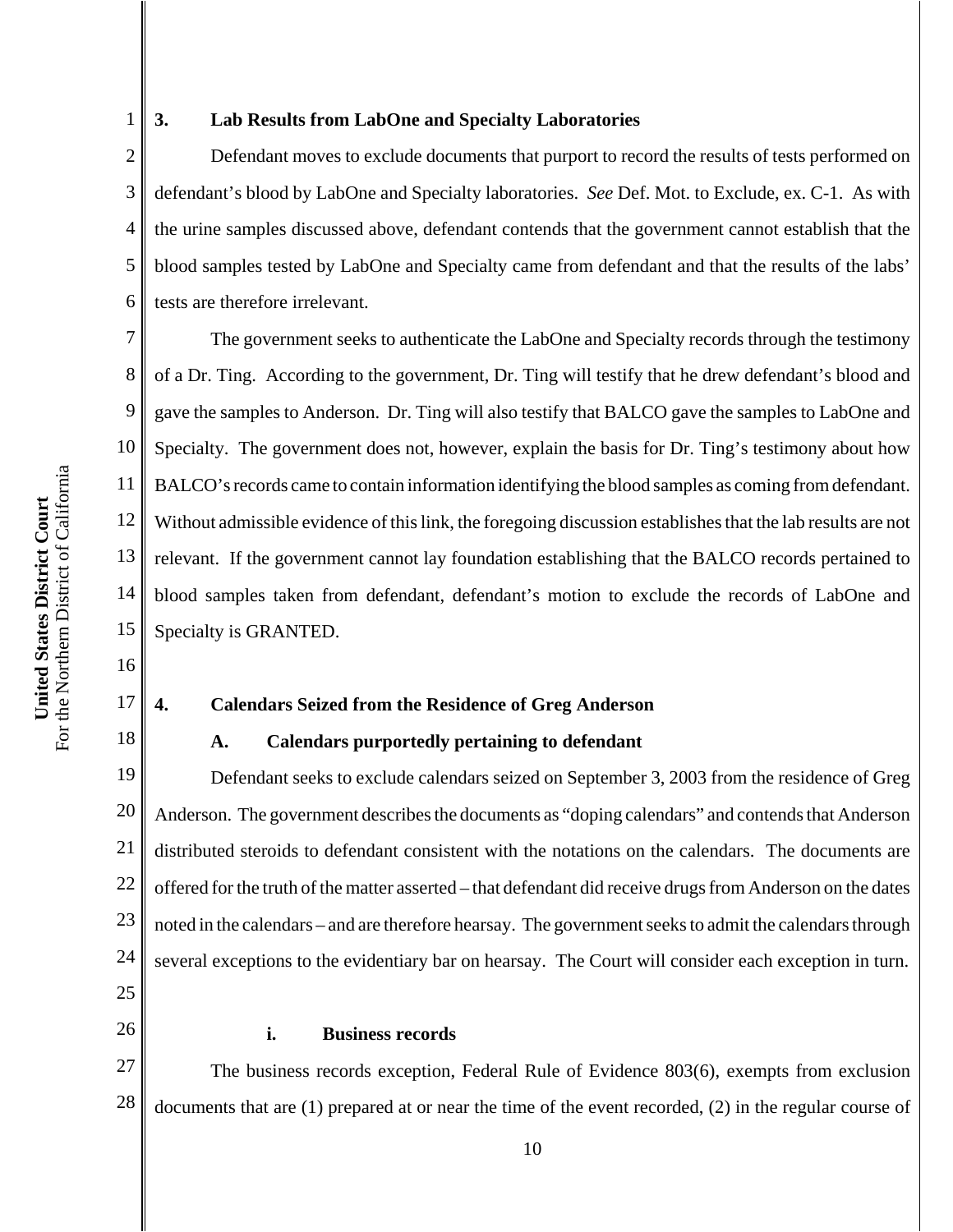1 2 3 4 5 6 7 business, (3) by one with personal knowledge of the information recorded, unless "the source of information or the method or circumstances of preparation indicate lack of trustworthiness." *See United States v. Orellana-Blanco*, 294 F.3d 1143, 1140 n.16 (9th Cir. 2002) (citing Fed. R. Evid. 803(6)). If Anderson does not testify, the government intends to lay the requisite foundation through (1) Anderson's statement to former IRS Special Agent Jeff Novitzky when the search warrant was executed and (2) testimony of other athletes who allegedly received similar calendars from Anderson that their calendars accurately record the drugs they received from Anderson.

8 9 10 11 12 13 14 15 16 17 18 19 20 21 22 The Court finds that the evidence proffered by the government does not establish that the calendars are admissible as business records. First, when Agent Novitzky executed the search warrant on Anderson's residence, Anderson purportedly admitted that he distributed steroids and other drugs to athletes but refused to answer questions about defendant. The government did not cite *Crawford v. Washington*, 541 U.S. 36 (2004), in its brief and did not explain at oral argument why the introduction of this statement, made to a law enforcement officer to prove facts relevant to a later criminal prosecution, would not violate the Confrontation Clause. *See Crawford*, 541 U.S. at 59 (testimonial statements of witnesses absent from trial are admissible only where the declarant is unavailable and the defendant has had a prior opportunity to cross-examine him); *Davis v. Washington*, 547 U.S. 813, 822 (2006) (statements taken by police officers are testimonial when there is no ongoing emergency and the "primary purpose" of the interrogation is to "establish or prove past facts potentially relevant to later criminal prosecution."). Moreover, even if Anderson's statement to Novitzky were admissible, Anderson's admission that he distributed anabolic steroids to other athletes does not establish that the calendars in question were regularly maintained records of Anderson's distribution of drugs to defendant.

23 24 25 26 27 Second, the government concedes that the other athletes who received calendars from Anderson have no knowledge of the contents of the calendars that purportedly pertain to defendant. Gov't Opp, at 20. These athletes therefore will not be able to lay foundation about the circumstances under which Anderson prepared the calendars pertaining to defendant. *See* Fed. R. Evid. 803(6). Accordingly, if Anderson does not testify at trial, the calendars are not admissible as business records.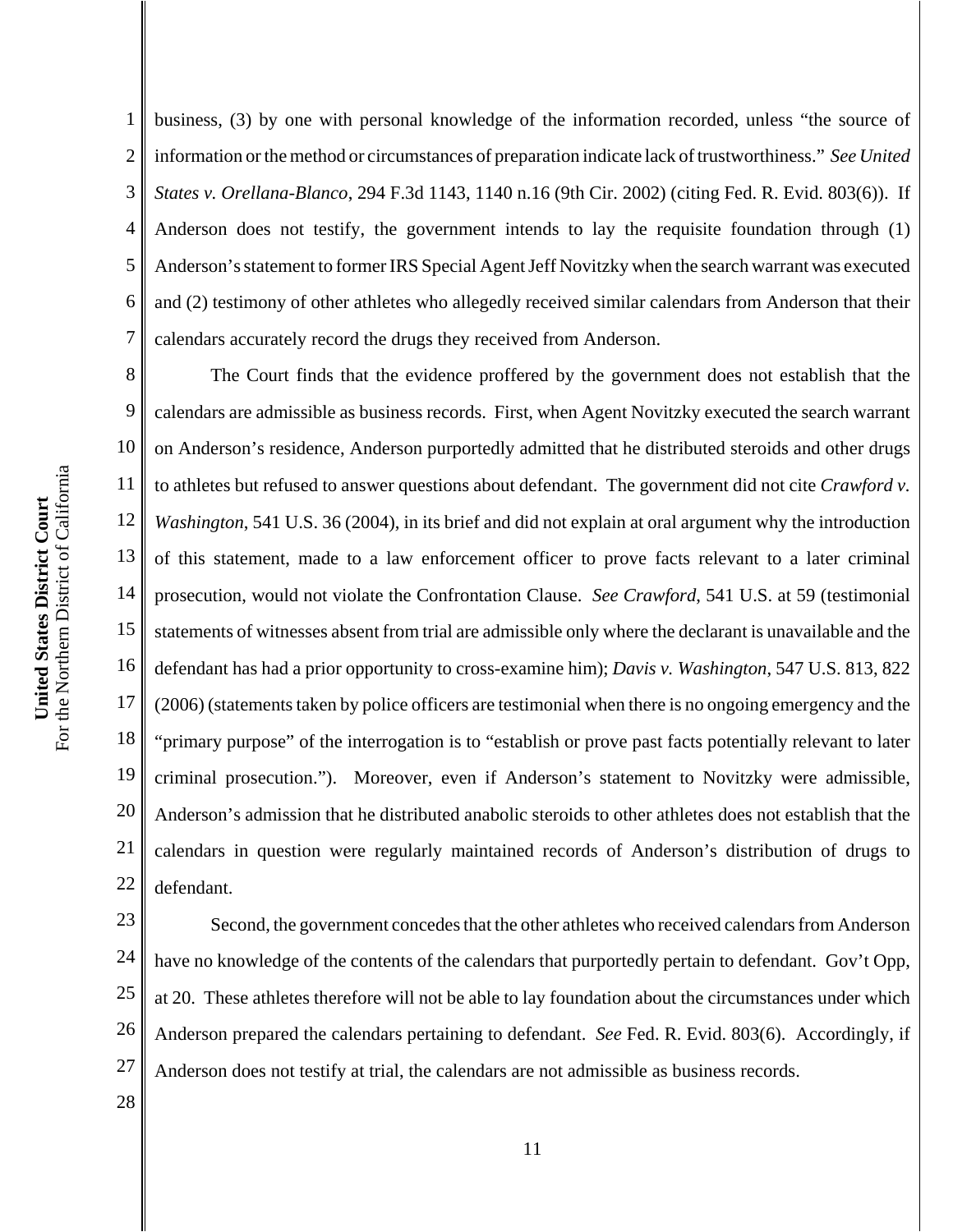1

2

3

4

5

6

7

8

9

10

11

#### **ii. Statements against interest**

The government contends that the calendars are admissible as statements against Anderson's penal and pecuniary interest under Rule 804(b)(3). If so, the government must establish that at the time Anderson made each entry in the calendar, he knew that his written statements would tend to subject him to criminal or civil liability or to harm his financial interests.

The government intends to lay foundation that Anderson knew his activities could subject him to criminal liability by introducing Anderson's statement to Agent Novitzky during the execution of the search warrant that Anderson did not believe it was a "good idea" to have his name on packages of drugs sent to athletes, as well as evidence that Anderson stored the calendars in a closet, indicated drug names on the calendars using codes, identified defendant only by his initials, and refused to answer questions about defendant.

12 13 14 15 16 17 18 19 20 21 22 As discussed above, the government has not explained why introducing Anderson's statement to Agent Novitzky would not violate the Confrontation Clause. Even if the Court were to consider this statement and the other acts cited by the government, none of this evidence supports the government's contention that Anderson believed when he created the calendars that they could subject him to civil or criminal liability. First, Anderson's statement to Agent Novitzky and his placement of the files in a closet are not probative of Anderson's state of mind when he made the notations. The only contemporaneous evidence – that he referred to drugs with lengthy names in code and designated defendant by his initials – is ambiguous. It is equally plausible that Anderson used code and initials in the calendars for convenience. The letters "B.B." are not, after all, particularly cryptic. Without more evidence of the circumstances under which Anderson made the calendars, the Court cannot determine whether he believed they tended to be against his penal interest when he made them.

23 24 25 26 27 28 The government also argues that Anderson's notations in the calendars must have been true because he would have been "ruined financially" if he had made false statements about defendant's steroid use. Gov't Opp., at 24. Defendant responds that this reasoning turns the logic of the pecuniary interest exception on its head. The Court agrees. A statement against pecuniary interest is considered trustworthy because the declarant would have no reason to say something that would hurt him financially. Here, as the government notes, Anderson's connection to defendant was financially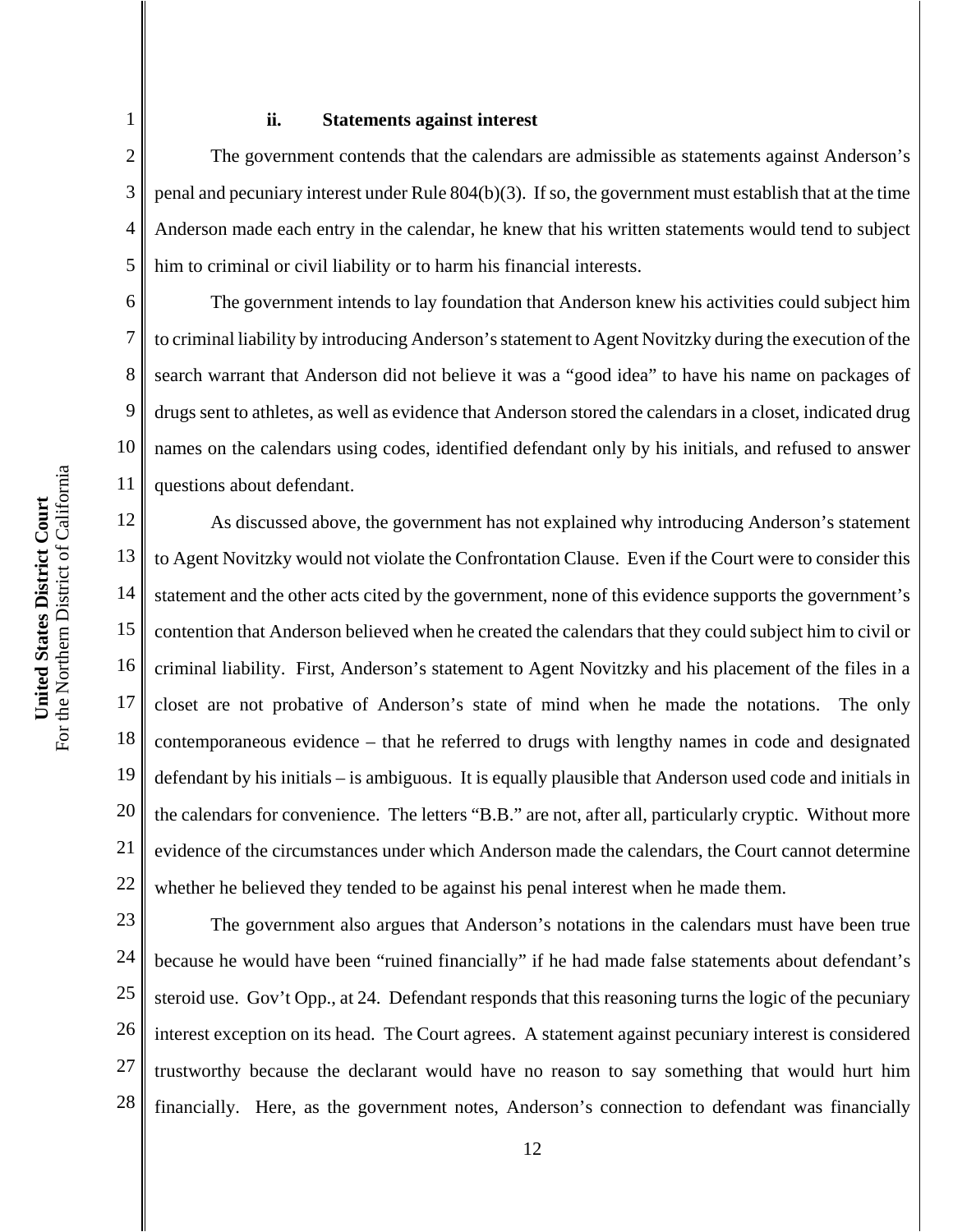1 2 3 4 beneficial to Anderson. Anderson could have tried to recruit athletes as clients by fabricating the calendars in order to portray defendant as a long-time client. The circumstances that allow the application of the hearsay exception – that no reasonable person would say this if it were not so – are not present here. Accordingly, the calendars are not admissible under Rule 804(b)(3).

#### **iii. Co-conspirator statements**

The government seeks to admit the calendars as the statements of a co-conspirator under Rule 801(d)(2)(E). The government contends that defendant was a co-conspirator in Anderson and Valente's drug distribution scheme. As discussed above, this theory fails because the government has not provided any evidence that defendant gave BALCO his urine and blood samples in furtherance of the distribution conspiracy. The calendars are therefore not admissible under Rule  $801(d)(2)(E)$ .

#### **iv. Residual exception**

14 15 16 17 18 The government contends that the calendars should be admitted under Rule 807 because they are trustworthy for all of the reasons set forth in their discussion of the other hearsay exceptions. For the reasons discussed above, there is not sufficient evidence of the circumstances in which the calendars were created for the Court to make this determination. The Court therefore finds that the calendars cannot be admitted under Rule 807.

19 20 21 Anderson's hearsay statements in the calendars are not admissible under any of the hearsay exceptions proposed by the government. Accordingly, if Anderson does not testify at trial, defendant's motion to exclude the calendars is GRANTED.

22

23

5

6

7

8

9

10

11

12

13

#### **B. Calendars purportedly pertaining to other athletes**

24 25 26 27 28 The government seeks to introduce calendars that Anderson allegedly created for other athletes to whom he distributed steroids. The government contends that these calendars are relevant to prove that the calendars discussed above recorded Anderson's distribution of drugs to defendant. If those calendars are inadmissible, it follows that the calendars pertaining to other athletes are not relevant.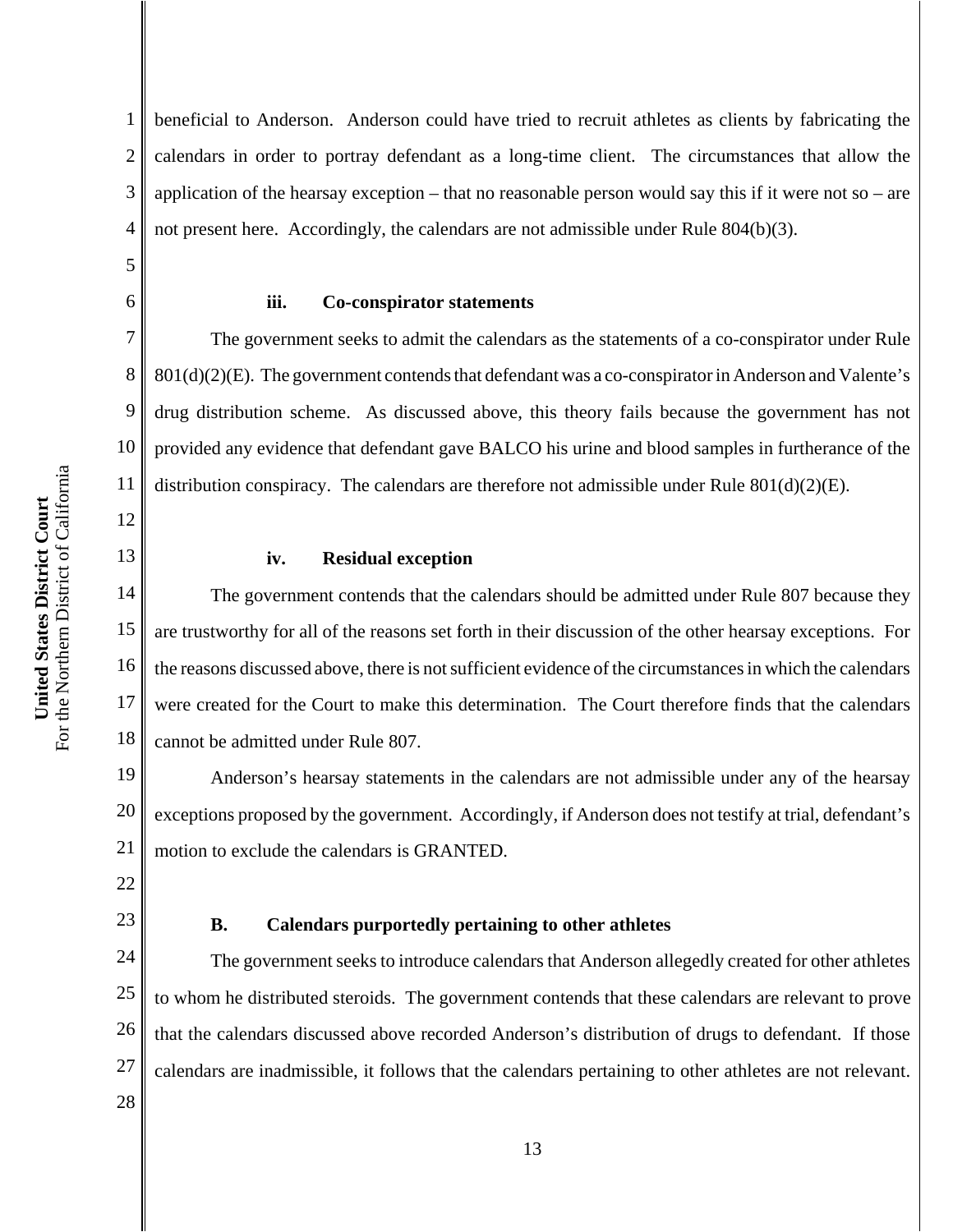1 2 Accordingly, if the calendars that purportedly refer to defendant are inadmissible, defendant's motion to exclude the calendars of other athletes is also GRANTED.

3 4

5

6

7

8

9

#### **5. Handwritten Notes**

10 Defendant seeks to exclude five pages of handwritten notes seized during searches of Anderson's residence and BALCO. *See* Def. Mot, ex. C-2-c, 113, 23955, 23826, 23837, 23844. Assuming that these documents can be authenticated, the government contends that the one page from BALCO is admissible as a business record and that the four pages seized from the Anderson residence are admissible as statements against penal interest, co-conspirator statements, or business records of Anderson's "steroid trafficking enterprise."

11 12 13 Defendant's motion is DENIED with respect to the page from BALCO, without prejudice to defendant renewing this objection at trial if the government is unable to establish that this note qualifies as a business record under Rule 803(6).

14 15 16 17 For the reasons discussed above, without Anderson's testimony, the records from his residence do not qualify as statements against penal interest, co-conspirator statements, business records, or under the residual exception. Accordingly, if Anderson does not testify at trial, defendant's motion is GRANTED with respect to the handwritten notes seized from Anderson's residence.

18

19

26

27

28

## **6. Tape Recorded Statements**

20 21 22 23 24 25 Defendant seeks to exclude a tape recording of a conversation between Anderson and Steve Hoskins, who is described by the government as defendant's childhood friend and personal assistant beginning in 1993. The recording was made by Hoskins in the Giants locker room in March of 2003. The government contends that Anderson's statements are admissible under Rule 804(b)(3) as statements against interest. The government proffered that Hoskins recorded the following exchange (portions of the conversation are designated as A, B, and C for ease of discussion):

**A** Hoskins: You know, um, when Barry's taking those shots, Dr. Ting said that one of, one of the basketball players . . . he's was taking them shots, and doing it in his thigh . . . and he's ... oh shit  $\ldots$  it's fuckin'  $\ldots$ Anderson: Oh, I know. Yeah, you can't even, you can't even walk after that.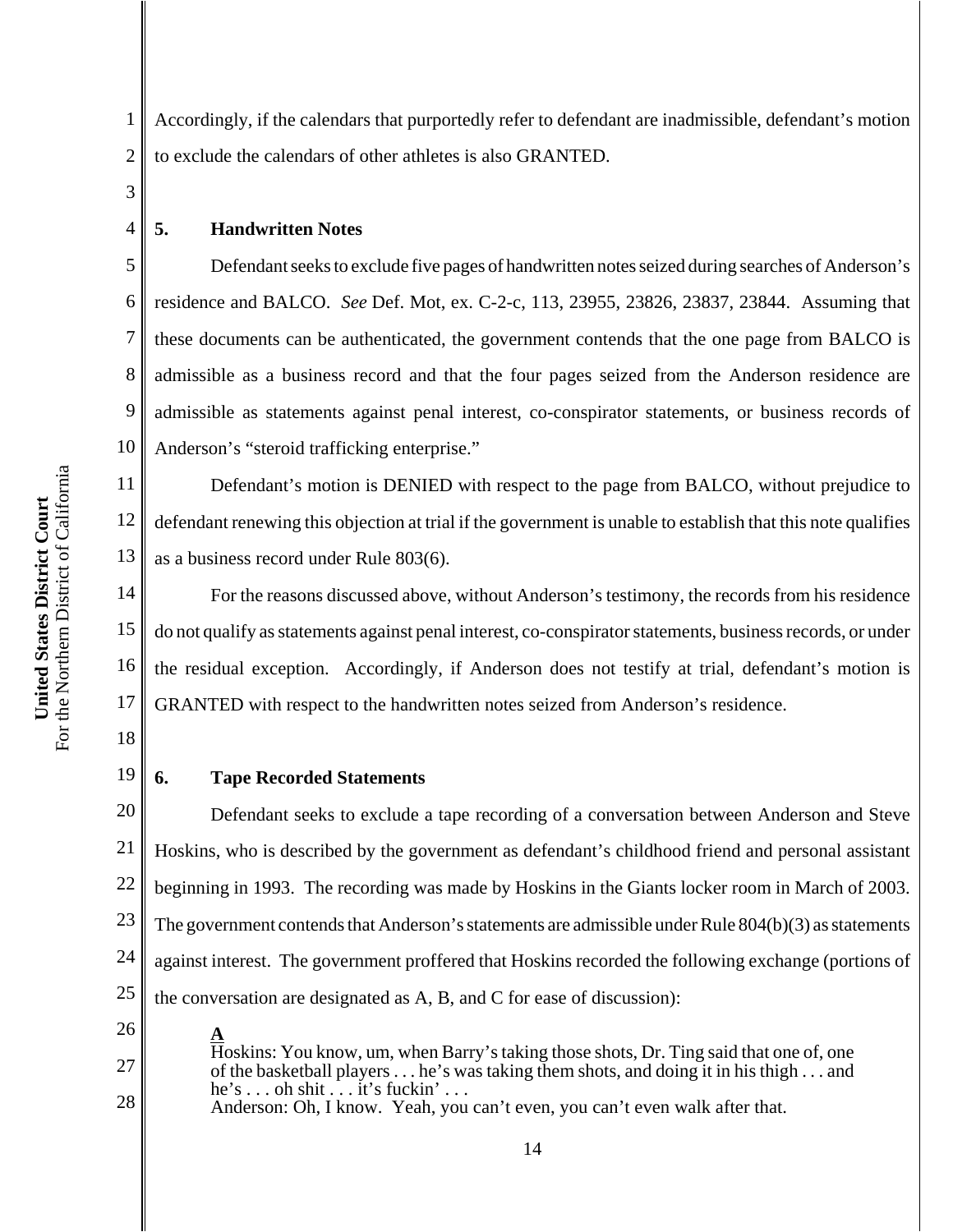| $\mathbf{1}$   | Hoskins: Yeah, no, he said he had to go in and graft his $\dots$<br>Anderson: Oh yeah, you know what happened? He got uh                                                                                                                |
|----------------|-----------------------------------------------------------------------------------------------------------------------------------------------------------------------------------------------------------------------------------------|
| $\overline{2}$ | Hoskins: He must have put it in the wrong place.<br>Anderson: No, what happens is, they put too much in one area, and what it does, it 'ill,                                                                                            |
| 3<br>4         | it 'ill actually ball up and puddle. And what happens is, it actually will eat away and<br>make an indentation. And it's a cyst. It makes a big fuckin' cyst. And you have to drain                                                     |
|                | it. Oh yeah, it's gnarly Hi Benito oh it's gnarly.<br>Hoskins: He said his shit went that's why he has to, he had to switch off of one                                                                                                  |
| 5              | cheek to the other. Is that why Barry's didn't do it in one spot, and you didn't just let<br>him do it one time?                                                                                                                        |
| 6              | Anderson: Oh no. I never. I never just go there. I move it all over the place.                                                                                                                                                          |
| 7              | Hoskins: Yeah, that's why he was like (laughs) he was like, tell Greg if he's puttin'<br>it in one fuckin' place, to tell him to move that shit somewhere else.                                                                         |
| 8              | Anderson: Oh no, no, no. I learned that when I first started doing that shit sixteen<br>years ago,  because uh  guys would get a gnarly infections  and it was gross.                                                                   |
| 9              | I mean, to the point where you had to have surgery just to get that fuckin' thing taken<br>out.                                                                                                                                         |
| 10             | .                                                                                                                                                                                                                                       |
| 11             | B<br>Hoskins: What if they decide that I think, didn't they say they're going to test um<br>they don't know. They're not testing the players yet. They're just doing random                                                             |
| 12             | shit. So they're just going to get a percentage. And then after they figure out the                                                                                                                                                     |
| 13             | percentage then if it's high enough, then they'll do whatever.<br>Anderson: Well, what, what I understand is that, what they're doing is they're  um                                                                                    |
| 14             | they're, they did 25 players, random, supposedly, in spring training.<br>Hoskins: Oh, so you don't even                                                                                                                                 |
| 15             | Anderson: And then, so those guys have already been tested twice. They got tested, then<br>a week later they got tested again. Same guys. So what happens is, is those guys are<br>pretty much done for the year.                       |
| 16             | Hoskins: Okay.                                                                                                                                                                                                                          |
| 17             | Anderson: They don't ever have to get tested again. Now supposedly, there's gonna be<br>three guys excuse me, not three one hundred and fifty guys tested during, random<br>during the season which he's going to be on that list, easy |
| 18             | Hoskins: Oh yeah, definitely.<br>Anderson: So, in that $\dots$ after $\dots$ but they're going to test him once, then test him again.                                                                                                   |
| 19             | And then after, he supposed to be                                                                                                                                                                                                       |
| 20             | Hoskins: But do we know?<br>Anderson: Do we know when they're going to do it?                                                                                                                                                           |
| 21             | Hoskins: Yeah. Does he know?<br>Anderson: I, I, I have an idea. See I gotta, where, where the lab that does my stuff,                                                                                                                   |
| 22             | is this lab that does entire baseball<br>Hoskins: Oh okay. Oh the same                                                                                                                                                                  |
| 23             | Anderson: Yeah. So, they I'll know I'll know like probably a week in advance,<br>or two weeks in advance before they're gonna do it. But it's going to be in either the end                                                             |
| 24             | of May, beginning of June. It's right before the All-Star break definitely. So after the<br>All-Star break fucking, we're like fucking clear as a mother.                                                                               |
| 25             | Hoskins: Okay, so what you want so they'll the guys from Major League<br>Baseball so baseball will tell, you'll know when they're gonna do it, but you won't                                                                            |
| 26             | know exactly if it's gonna be him.<br>Anderson: Right                                                                                                                                                                                   |
|                | Hoskins: Or will you know                                                                                                                                                                                                               |
| 27             | Anderson: He may not even get tested.<br>Hoskins: Right, that's what I'm saying.                                                                                                                                                        |
| 28             | Anderson: Because it's supposed to be computerized.                                                                                                                                                                                     |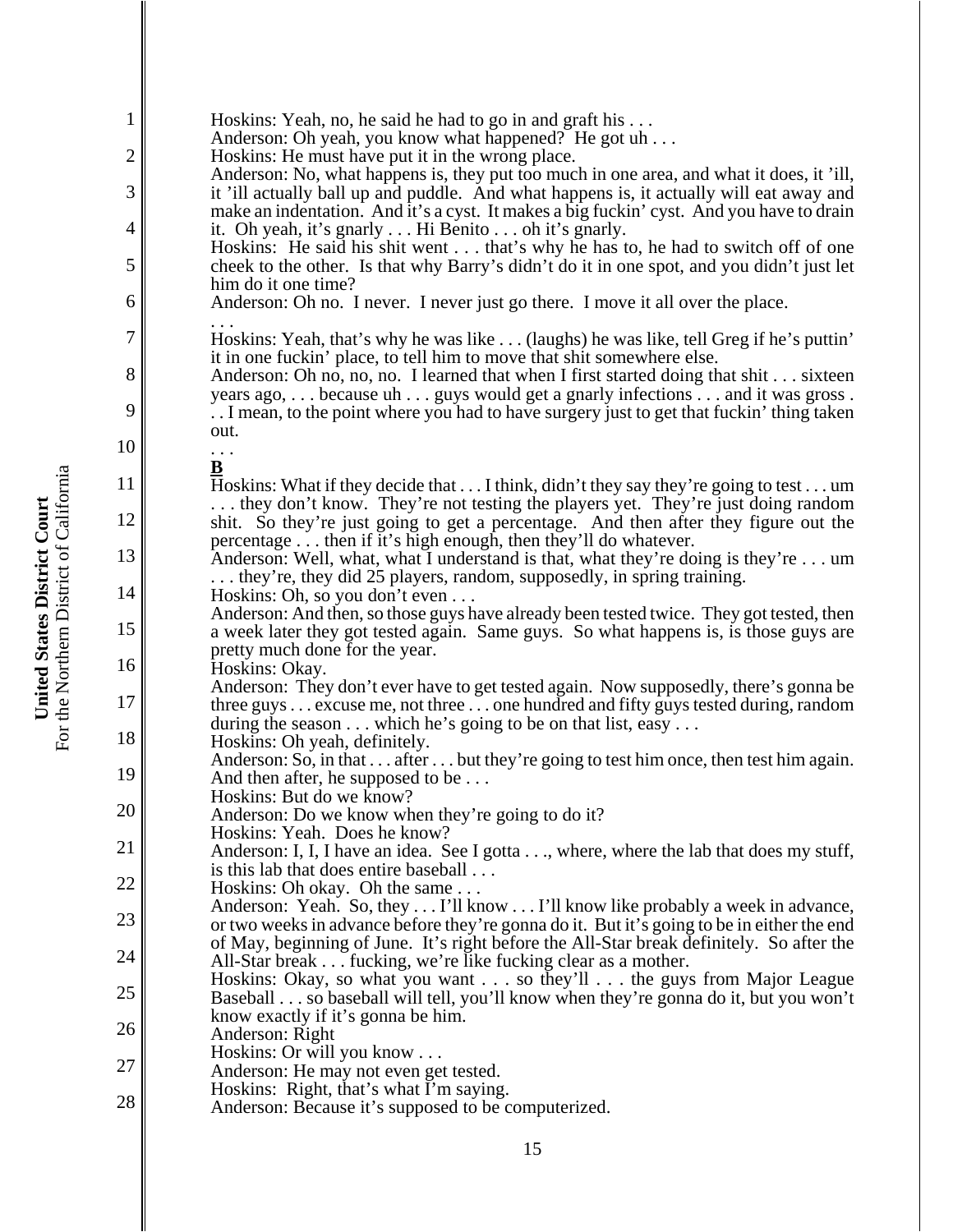| 1        | Hoskins: But we just know if he's gonna be                                                                                                                                                                                                                                                                                                                                              |
|----------|-----------------------------------------------------------------------------------------------------------------------------------------------------------------------------------------------------------------------------------------------------------------------------------------------------------------------------------------------------------------------------------------|
| 2        | Anderson: He's gonna be. But the whole thing is everything that I've been doing                                                                                                                                                                                                                                                                                                         |
| 3        | at this point, it's all undetectable.<br>Hoskins: Right.                                                                                                                                                                                                                                                                                                                                |
| 4        | Anderson: See, the stuff that I have we created it. And you can't, you can't buy it<br>anywhere. You can't get it anywhere else. But, you can take it the day of and pee                                                                                                                                                                                                                |
| 5        | Hoskins: Uh-huh.<br>Anderson: And it comes up with nothing.                                                                                                                                                                                                                                                                                                                             |
| 6        | Hoskins: Isn't that the same shit that Marion Jones and them were using?<br>Anderson: Yeah, same stuff, the same stuff that worked at the Olympics.                                                                                                                                                                                                                                     |
| 7        | Hoskins: Right, right.<br>Anderson: And they test them every fucking week.                                                                                                                                                                                                                                                                                                              |
|          | Hoskins: Every week. Right, right.                                                                                                                                                                                                                                                                                                                                                      |
| 8        | Anderson: So that's why I know it works. So that's why I'm not even trippin'. So<br>that's cool.                                                                                                                                                                                                                                                                                        |
| 9        | As an initial matter, defendant contends that the statements should be excluded under Rule                                                                                                                                                                                                                                                                                              |
| 10       | 104(b) as irrelevant because it is not evident that the parties are discussing defendant. See Fed. R. Evid.                                                                                                                                                                                                                                                                             |
| 11       | 104(b) ("When the relevancy of evidence depends upon the fulfillment of a condition of fact, the court                                                                                                                                                                                                                                                                                  |
| 12       | shall admit it upon, or subject to, the introduction of evidence sufficient to support a finding of the                                                                                                                                                                                                                                                                                 |
| 13<br>14 | fulfillment of the condition."). The Court disagrees. Hoskins begins the conversation by referring to                                                                                                                                                                                                                                                                                   |
| 15       | "Barry." A trier of fact could conclude that the parties – defendant's close friend and personal trainer                                                                                                                                                                                                                                                                                |
| 16       | - were discussing defendant, Barry Bonds. Defendant contends that the setting of the conversation -                                                                                                                                                                                                                                                                                     |
| 17       | a men's locker room – is an inherently untrustworthy place, but a trier of fact could find that the                                                                                                                                                                                                                                                                                     |
| 18       | informal setting made it more likely that Anderson would speak candidly to Hoskins.                                                                                                                                                                                                                                                                                                     |
| 19       | In the section labeled "B," Anderson describes what a trier of fact could reasonably conclude                                                                                                                                                                                                                                                                                           |
| 20       | was his strategy for evading Major League Baseball's procedures to test for the use of steroids. The                                                                                                                                                                                                                                                                                    |
| 21       | government has not established that it was a criminal or civil offense in 2003 to help athletes evade                                                                                                                                                                                                                                                                                   |
| 22       | detection by professional sports associations. Accordingly, the statements in section B are not                                                                                                                                                                                                                                                                                         |
| 23       | admissible as statements against interest. <sup>9</sup>                                                                                                                                                                                                                                                                                                                                 |
| 24       | In the section labeled "A," Anderson appears to discuss techniques to avoid infections when                                                                                                                                                                                                                                                                                             |
| 25       | injecting a substance. Based on the section of the conversation labeled C, a trier of fact could conclude                                                                                                                                                                                                                                                                               |
| 26       |                                                                                                                                                                                                                                                                                                                                                                                         |
| 27<br>28 | The government argues that Anderson's statements are also admissible under the residual<br>hearsay exception, Rule 807. The Court disagrees. As discussed above, the fact that Anderson is not<br>available for trial is not an "exceptional" circumstance and the authorities relied on by the government<br>had stronger guarantees of trustworthiness than are present in this case. |

**United States District Court**<br>For the Northern District of California For the Northern District of California **United States District Court**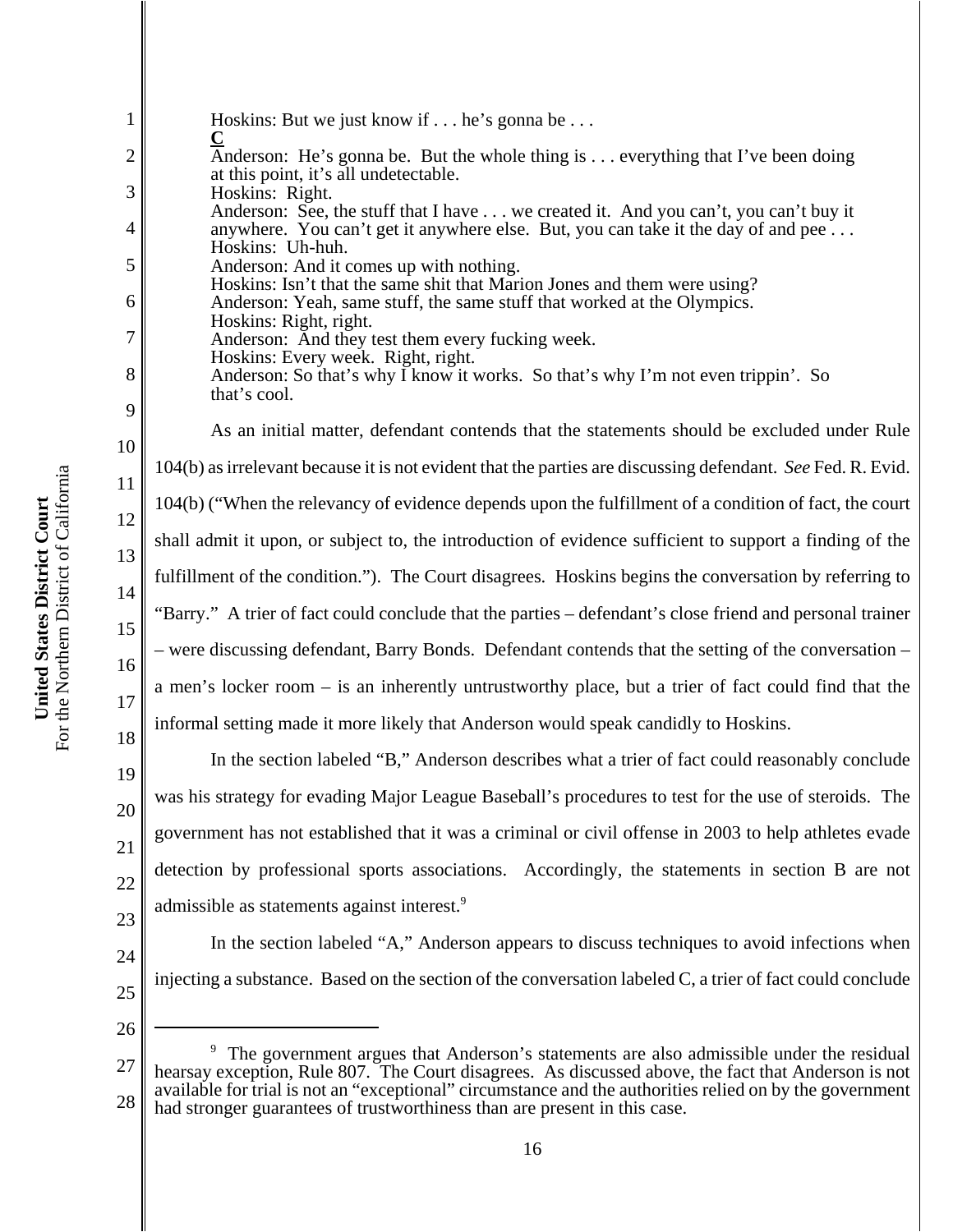1 2 3 4 5 6 7 8 9 10 11 12 that the substance in question is the "same stuff" being used by runner Marion Jones and other athletes at the Olympics. In section C, Anderson says that he created this substance and assures Hoskins that it is undetectable. The question, then, is whether Anderson could reasonably have believed in March of 2003 that his admissions that he created and injected an undetectable substance into defendant might subject him to criminal or civil liability. If the substance in question was illegal, it follows that Anderson could have faced criminal liability for his acts. At oral argument, the parties disputed whether the drugs known as the "cream" and the "clear" were illegal in 2003. If Anderson's statements are to be admissible as statements against penal interest, the government will have to lay foundation at trial that when Anderson discussed the "stuff that worked at the Olympics," he was referring to a substance that was illegal in March of  $2003$ <sup>10</sup> Accordingly, defendant's motion to exclude the part of the conversation labeled B is GRANTED. Defendant's motion with respect to the parts of the conversation labeled A and C is DENIED without prejudice.

14

## **7. Lay and Expert Opinion**

15 16 17 18 19 Defendant seeks to exclude the proffered expert testimony of Dr. Larry Bowers on physical symptoms exhibited by individuals who use anabolic steroids and human growth hormone ("HGH"). Dr. Bowers opines that anabolic steroids can cause the following effects: increased hair growth on the trunk and extremities (primarily in women), male pattern baldness, the development of acne, particularly on the upper back, decrease in testicular size, increased aggressiveness, feelings of invincibility, "roid rage," weakening of the heart, hypertension, injury to the liver and possible links to prostate cancer.

20 21 *See* Gov't Supp. Opp., Supp. Decl. of Larry D. Bowers ¶ 3 ("Bowers Decl. II"). As for HGH, Dr. Bowers opines that side effects can include "an increase in the size of one's head or skull, jaw, hands

23 and fingers, and feet and toes, as well as improved eyesight." *Id.* ¶ 5.

Federal Rule of Evidence 702 provides that expert testimony is admissible if "scientific, technical, or other specialized knowledge will assist the trier of fact to understand the evidence or to

determine a fact in issue." Fed. R. Evid. 702. Expert testimony under Rule 702 must be both relevant

25

24

22

<sup>27</sup> 28 The Court notes that "the clear," or Tetrahydrogestrinone, was not listed as a controlled substance in 2003. The government stated at oral argument that "the cream" contains testosterone. Testosterone was a controlled substance in 2003. *See* 21 U.S.C. § 802(41)(a)(xxvi) (2003).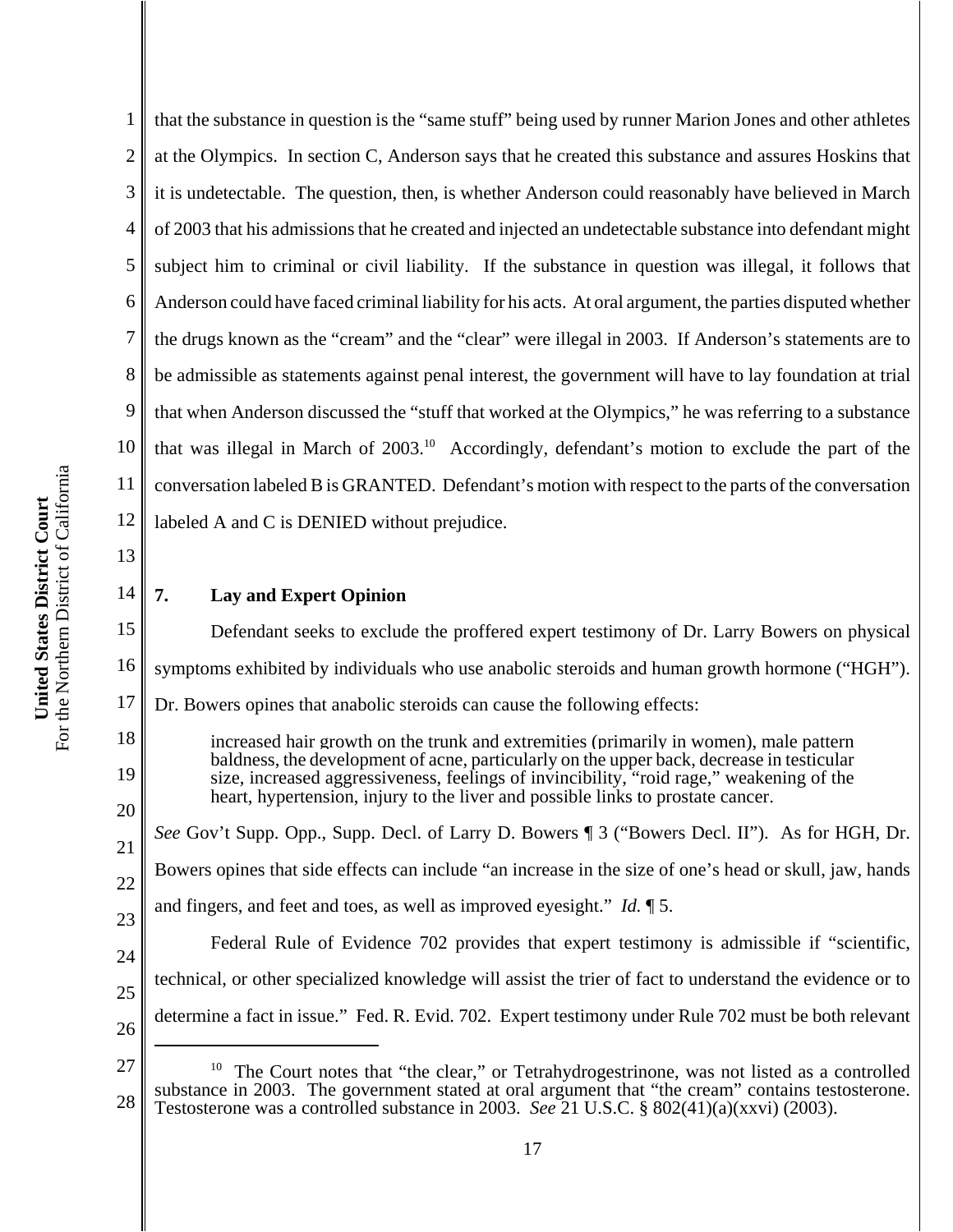1 2 3 4 5 6 7 8 and reliable. *Daubert v. Merrell Dow Pharms., Inc.*, 509 U.S. 579, 589 (1993). "Encompassed in the determination of whether expert testimony is relevant is whether it is helpful to the jury, which is the 'central concern' of Rule 702." *Elsayed Mukhtar v. Cal. State Univ., Hayward*, 299 F.3d 1053, 1063 n.7 (9th Cir. 2002), amended by 319 F.3d 1073 (9th Cir. 2003). Expert testimony that does not relate to any issue in the case "is not relevant and, ergo, non-helpful." *Daubert*, 509 U.S. at 591 (citation omitted). This consideration has been described as one of "fit," i.e. "whether expert testimony proffered in the case is sufficiently tied to the facts of the case that it will aid the jury in resolving a factual dispute." *Id.* (citation omitted).

9 10 11 12 13 14 15 16 When considering evidence proffered under Rule 702, the trial court must act as a "gatekeeper" by making a preliminary determination that the expert's proposed testimony is reliable. *Id.* at 1063. "As the Supreme Court emphasized, however, '[t]he inquiry envisioned by Rule 702 is . . . a flexible one,' . . . and must be 'tied to the facts of a particular case.'" *Id.* (citing *Daubert*, 509 U.S. at 594, and *Kumho Tire v. Carmichael*, 526 U.S. 137, 150 (1999)). Expert testimony is subject to the general liberality of the federal rules of evidence. *Daubert*, 509 U.S. at 588. Thus, "[v]igorous cross-examination, presentation of contrary evidence, and careful instruction on the burden of proof are the traditional and appropriate means of attacking shaky but admissible [expert] evidence." *Id.* at 596.

17 18 19 20 21 22 23 24 25 26 27 28 Defendant argues that Dr. Bowers' opinion should be excluded because it is not sufficiently reliable. Dr. Bowers is the senior managing director of the United States Anti-Doping Agency, a Colorado-based organization that seeks to deter the use of performance-enhancing drugs in Olympics, Paralympic, and Pan American athletic competitions by, among other activities, testing athletes for drugs. Gov't Opp., ex. 2, Decl. of Larry D. Bowers ("Bowers Decl. I") ¶ 1. Prior to his current position, he worked for eight years as a professor in the department of pathology and laboratory medicine at Purdue University. *Id.* He has authored numerous scholarly articles on athletic drug testing and has presented his work at scientific meetings. *Id.* Dr. Bowers states that the side effects of anabolic steroids are described in at least two medical texts and fourteen peer-reviewed articles, and that it is "generally accepted knowledge within the scientific community that anabolic steroids can cause a variety of side effects." Bowers Decl. II.  $\P$  4(a-c). He claims that his opinion about the side effects of HGH is supported by at least two medical texts and five peer-reviewed articles, as well as his conversations with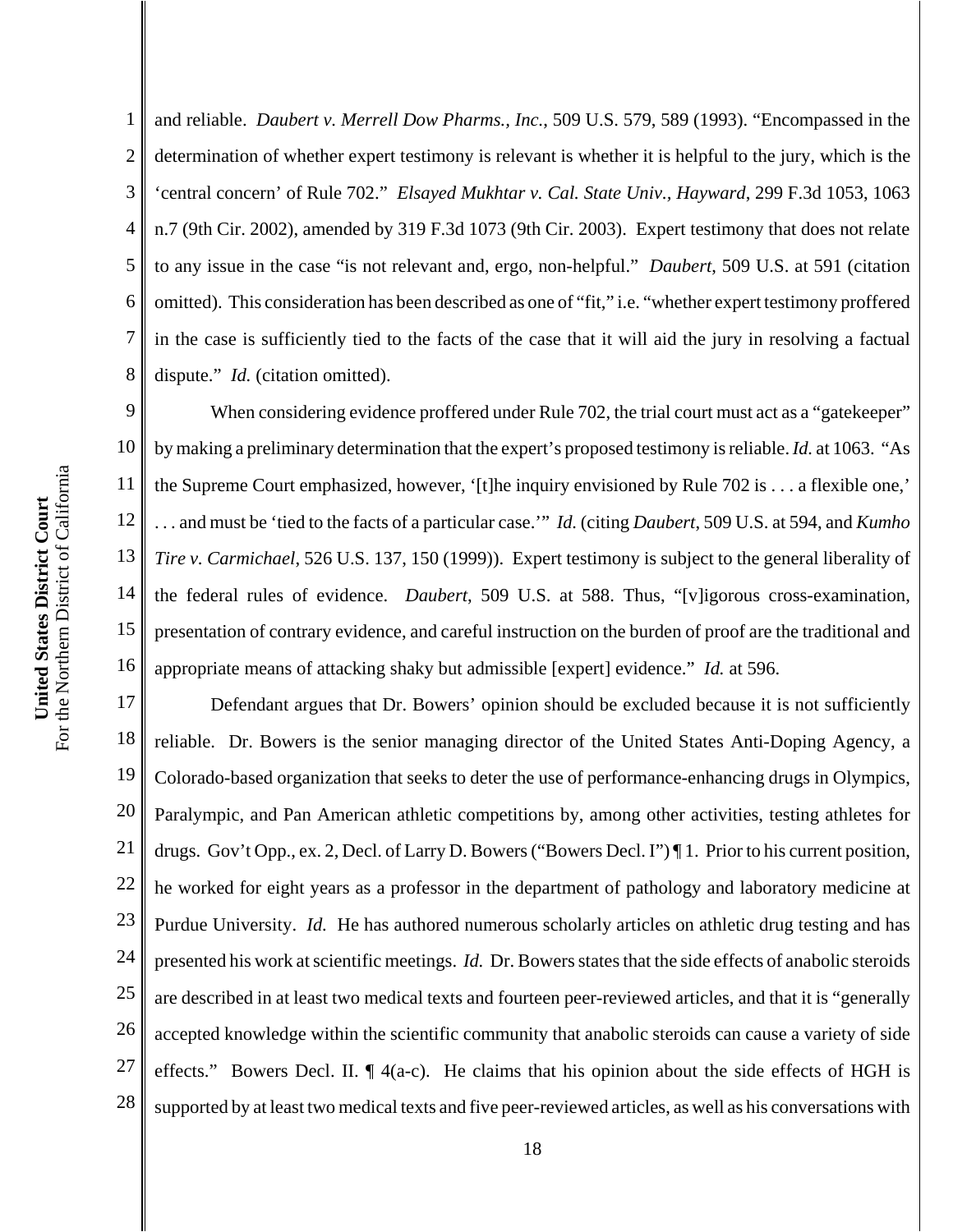1 2 scientists at pharmaceutical companies about the side effects they have noted in their clinical trials with HGH. *Id.* ¶ 6(a-b).

3 4 5 6 7 8 9 Defendant claims that Dr. Bowers' opinions about the side effects of anabolic steroids and HGH have virtually no scientific support. Defendant relies on the declaration of Dr. Ronald Swerdloff, a medical doctor with specializations in endocrinology and internal medicine, who is director of the Harbor-UCLA Reproductive Program. Def. Supp. Reply, ex. B ¶ 1. Dr. Swerdloff reviewed the medical textbooks and articles cited by Dr. Bowers and claims that none of them provides support for several of the physical effects that Dr. Bowers describes. *Id.* ¶¶ 4-6. Dr. Swerdloff also challenges the methodology of some of the studies. *Id.* ¶ 4d.

10 11 12 13 14 15 16 17 18 The Court finds that defendant's challenge to Dr. Bowers' testimony is best presented through "[v]igorous cross-examination [and] presentation of contrary evidence" at trial. *See Daubert*, 509 U.S. at 596. If defendant's expert can demonstrate at trial that the effects Dr. Bowers describes have not been observed in clinical trials or are not described in the texts he cites, the jury may take this contrary testimony into account when deciding how much weight to give Dr. Bowers' opinion. Dr. Bowers' professional experience in the field of athletic drug testing and his peer-reviewed scholarly work satisfy the Court that it may rely on Dr. Bowers' characterization of the literature on the side effects of anabolic steroids and HGH. Accordingly, the Court finds that Dr. Bowers' opinion is sufficiently reliable to be admitted under Rule 702.

19 20 21 22 23 24 25 26 27 28 Defendant also argues that Dr. Bowers' testimony should be excluded because it is not relevant. That is, defendant claims there is no "fit" between Dr. Bowers' proffered testimony and the facts at issue in this case. The Court disagrees. Dr. Bowers' testimony will help the jury understand the typical effects of using anabolic steroids and HGH. If defendant developed any of the symptoms described by Dr. Bowers during the period in question, such evidence would be probative of whether defendant had been exposed to such substances. This evidence could, in turn, be probative evidence concerning the charges in the indictment. The Court will therefore require an offer of proof from the government before Dr. Bowers testifies establishing that there is or will be evidence in the record that defendant developed some of the symptoms Dr. Bowers will describe. Subject to an adequate offer of proof, the Court finds that Dr. Bowers's proffered testimony is relevant.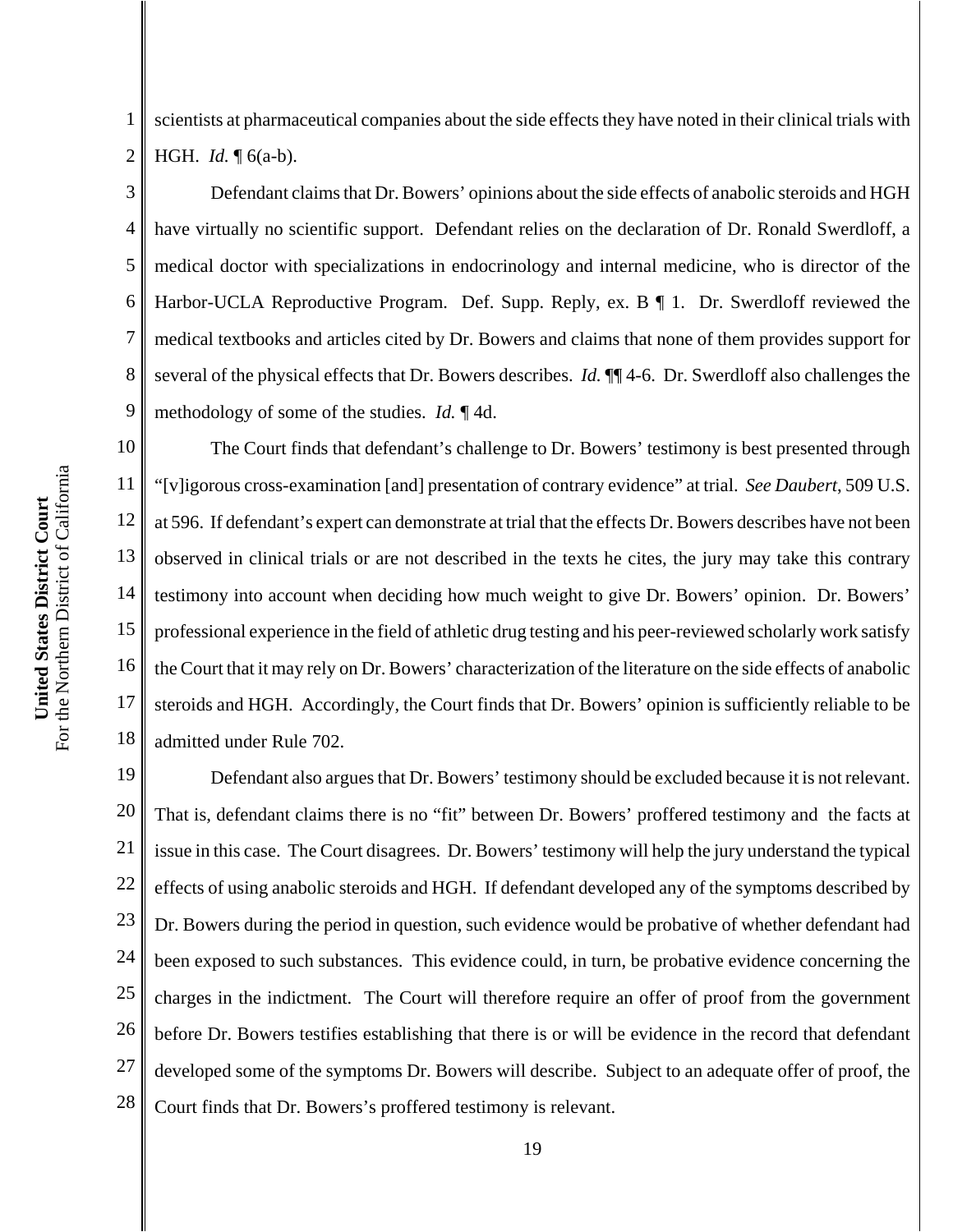Defendant's motion to exclude the expert opinion of Dr. Bowers on the side effects of HGH and anabolic steroid use is DENIED without prejudice.

3 4 5 6 7 8 9 10 11 12 13 14 15 16 17 In his motions *in limine*, filed well prior to the final pretrial conference in this matter, defendant also moved to exclude improper opinion evidence from lay witnesses. The government responded to the motion *in limine* by asserting that its "lay witnesses will testify only to changes that they observed in Bonds' physical or mental condition; they will not offer an opinion on whether those changes were the result of Bonds' use of steroids." Gov't Opp., at 52. In general, such proffered testimony might properly be within the realm of lay testimony and relevant if it is based on an adequate factual foundation and is consistent with symptoms described by Dr. Bowers. After the motions *in limine* were briefed, the parties submitted their final pretrial paperwork, including their lists of anticipated witnesses. The government lists only one lay witness, Kimberly Bell, who is anticipated to testify to changes observed in defendant's body. The Court notes that some of her anticipated testimony may be subject to challenge based on foundation, relevance or unfair prejudice. Accordingly, the Court directs the government to file, under seal, a declaration from Kimberly Bell containing as complete an offer of proof as she is able to make at this time, as well as the foundation for her testimony. The Court will use Ms. Bell's submission to determine whether her proposed testimony is admissible under Fed. R. Evid. 401, 402, 403 and/or 701. **The government shall file this offer of proof by February 24, 2009.** 

18

1

2

#### 19 **8. Materiality**

20 21 22 23 24 25 26 27 28 The government has argued that almost every item of contested evidence is admissible for the non-hearsay purpose of proving materiality. The government must prove as an element of 18 U.S.C. § 1623(a) that defendant's statements were material to the grand jury investigation, i.e. that they had "a natural tendency to influence, or be capable of influencing, the decision of the decisionmaking body to which it is addressed." *United States v. Gaudin*, 515 U.S. 506, 509 (1995) (internal citations omitted). The Court does not rule on non-hearsay uses of the disputed evidence at this time. As guidance for trial, the Court notes that the government cannot use the broad definition of materiality in *Gaudin* to bootstrap otherwise inadmissible evidence into this case. Should the government seek to admit the evidence